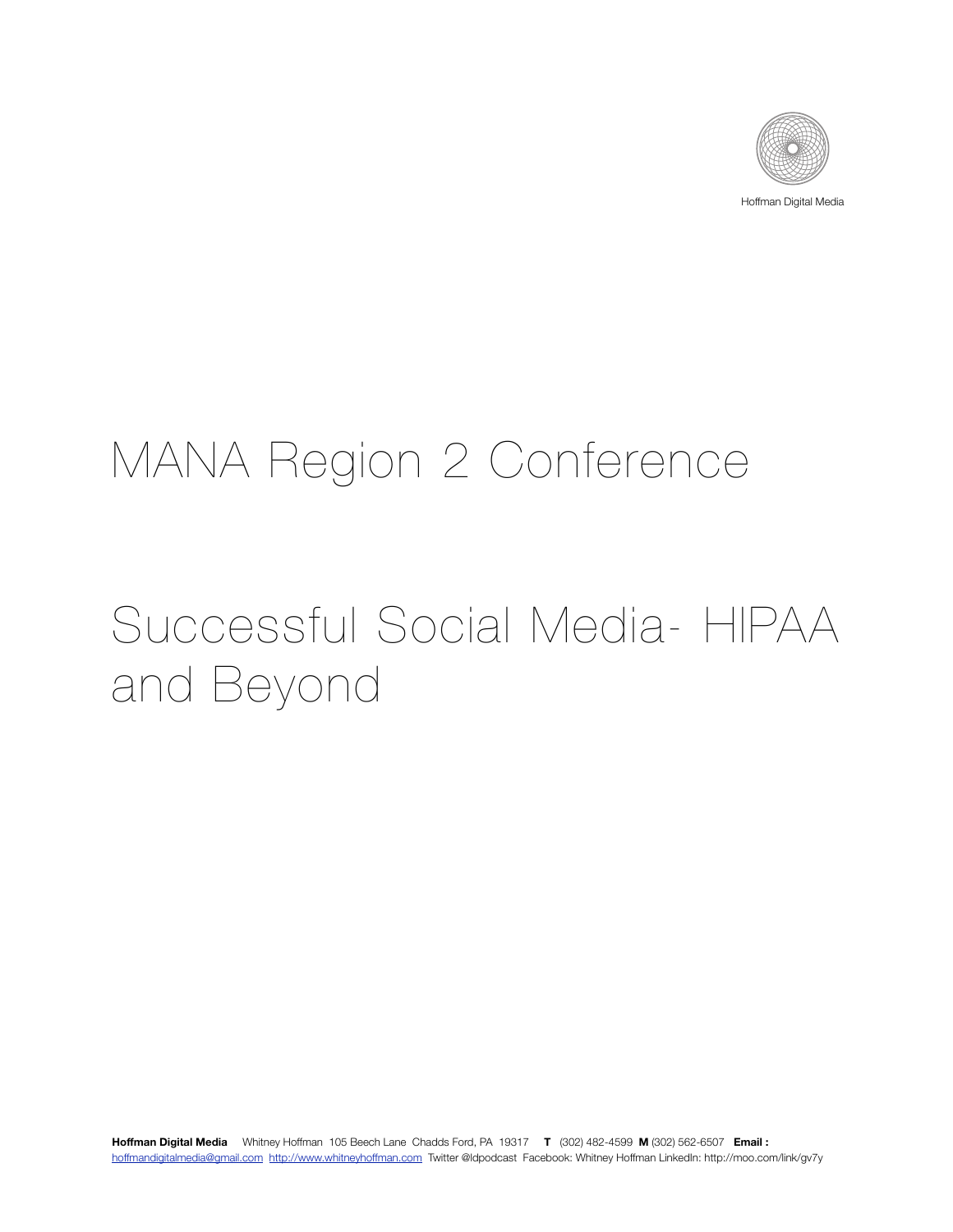## **Social Media for Healthcare**

Balancing the Use of Social Media to connect while maintaining HIPAA **Compliance** 

Social Media has entered almost every aspect of our lives. While many people in health care are concerned about communicating through social media and potential HIPAA issues that can come up, understanding what's public and what's private online can make these decisions much easier. In the presentation and in this handout, we'll discuss HIPA regulations and what they require, and their implications when using social media and its tools to help promote your practice, connect to other practitioners, and build relationships online.

#### **Basic Considerations**

| Am I discussing a patient?                            | <b>HIPPA Issue?</b>                                                                                                  |
|-------------------------------------------------------|----------------------------------------------------------------------------------------------------------------------|
| No- my conversation does not deal with any patient in | Unlikely, because you are not talking about any individual's                                                         |
| particular, nor any case/person                       | care, medical history, etc.                                                                                          |
| Yes- I'm discussing a person I am currently treating/ | Possible HIPAA issue. Lots of information in social media is                                                         |
| have treated in the past; I'm seeking advice about a  | indexed by Google, meaning that Facebook updates, Twitter                                                            |
|                                                       | patient, or I am discussing issues with a patient directly posts, blog posts and the like can be easily found trough |
| l online                                              | search. Could you have this same conversation in a less                                                              |
|                                                       | "public" forum?                                                                                                      |

Social media is about making social connections. Those connections can be with family and friends, co-workers, colleagues, people from around the world- and this includes potential patients. This ability to connect with people both in real time, regardless of location, and through public forums like Twitter and Facebook are beginning to change the World. While this may sound dramatic, we need only see the way social media has helped to foster recent political movements throughout the Arab world to understand these tools are no longer fads and can be used for more than discussing your last meal or latest trip to the mall.

Inherent in this ability to connect is to understand what communications you are making are public and which are private. It's not always easy to discern or understand. For example, the 140 character "tweets" on Twitter are indexed by Google and will turn up in search results. Similarly, there are many nuanced privacy settings for Facebook that are constantly being tweeked and altered, but have implications not only regarding the ads we see in the margins, but on what companies and other Facebook folk can find out about you.

Things on the internet, on blogs, in newspapers, and more are also indexed and frequently cached as part of the "Internet Wayback Machine", meaning that even the content of defunct websites can be found by those diligent enough to search for it. More so than ever before, we have to treat our electronic communication as if it is "forever", and that more and more of it can also be considered "public" unless it specifically occurs behind secure, virtual closed doors.

HIPAA, The Health Insurance Portability and Accountability Act, contains privacy provisions regulating the transmission of patient information, orally and electronically. It covers the transmission of both identifiable information and that stripped of identifying information, through written, oral or electronic means.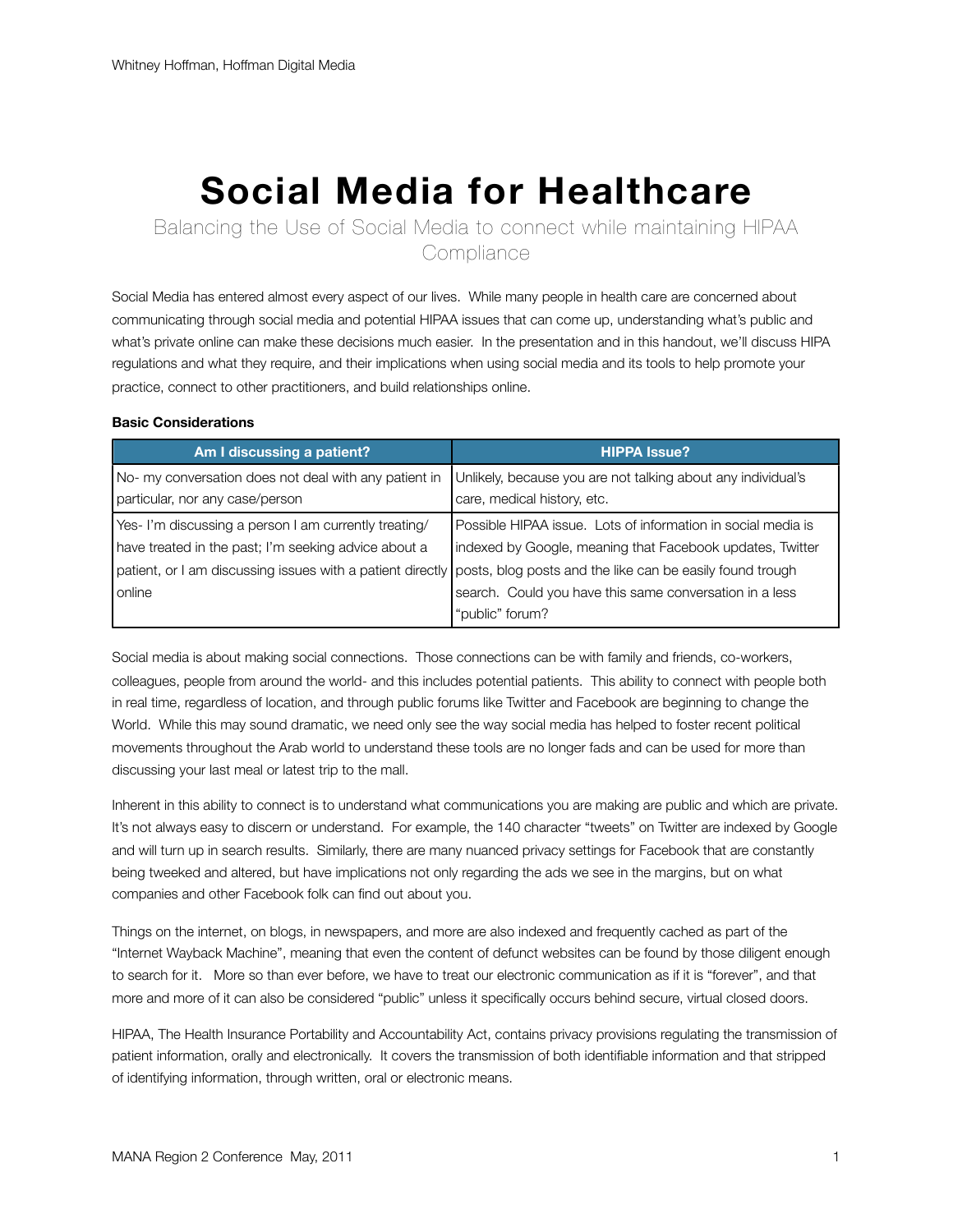In the discussion, we'll explore various social media tools and their reach, as well as how they can be used to help support your practice. The slides of the presentation will be available afterwards through Slideshare [\(http://www.slideshare.net/\)](http://www.slideshare.net/). This PDF will provide a list of resources and links for you to help use social media to the best effect for your organization, as well as a list of web based tools that will help you spread the word about your work to others, and will be available for download on my website, <http://www.whitneyhoffman.com> under the Presentations and Handouts tab.

#### What The Big Deal About Social Media?

The Pew Research Center's Internet and American Life Project reports that 75% of American adults are active in some kind of voluntary group or organization, and internet users are more likely than others to be active. 80% of internet users are active, compared to 56% of non-internet users. Further, participation goes up for those engaged in social media- 82% of social media users and 85% of Twitter users are group participants. People are looking for people like them, and things to do to make a difference, as we can see from the uptick in what people are doing while online- it's not all cat videos on YouTube. This is why social media has become such a popular tool for creating communities, both for educational and purely social purposes.

#### **Education and Information is also PR**

With the rise of the web, credibility of source material has become more fluid than in the past. Anyone, regardless of credentials and accuracy of belief, can put up a blog, participate in social networks, and spread information at an incredible rate. This has made the marketplace of ideas more crowded than ever before, and it's more important than ever before for practitioners at all levels of the medical field to help communicate reliable information and knowledge to the public. In a vacuum of reliable information, anything can be posted and believed.

In the medical field, HIPAA rules are geared towards maintaining patient privacy, which can run counter to the open and sharing nature of online communities. Private groups on Facebook or Ning sites, where you can create an online community that mimics Facebook in many ways, can help solve the HIPAA compliance problems by making these portals invite-only. Behind these virtual walls, practitioners can openly share and discuss professional issues, patient concerns and more, without worrying about accidentally disclosing patient identifying information that might cause HIPAA concerns. Thus, whenever discussing particular patientrelated information, please make it a habit to remove/transfer some of these conversations that may have emerged on more open platforms, like Twitter or Facebook, and continue them by email or other, more secure methods.

#### **Creating an Online Presence with Social Media and its Tools**

When creating content for the web- whether it's a website, Facebook page, Blog, e-book or PDF handout for your patients, it's important to make that content as engaging as possible. Your web presence is available 24 x 7, and it may often be the first impression of your any new patient or client may get.

#### **Key "Stickiness" Factors to remember**

In their great book, "Made to Stick: Why some ideas die and others survive", Chip & Dan Heath came up with six key factors that help ideas spread including:

**Simple:** This isn't about dumbing down a message, but making it the most important, key thing to remember.

**Unexpected**: Surprise, curiosity, contrasting comparisons grab out attention and keep it.

**Concrete**: Use sensory language and make abstract ideas more tangible, such as "snowy-white birds" versus "migratory water fowl." Make statistics and numbers analogous to real-life examples. "Four car lengths"

**Credible:** use authority, statistics and vivid details. Let people know why they should believe you.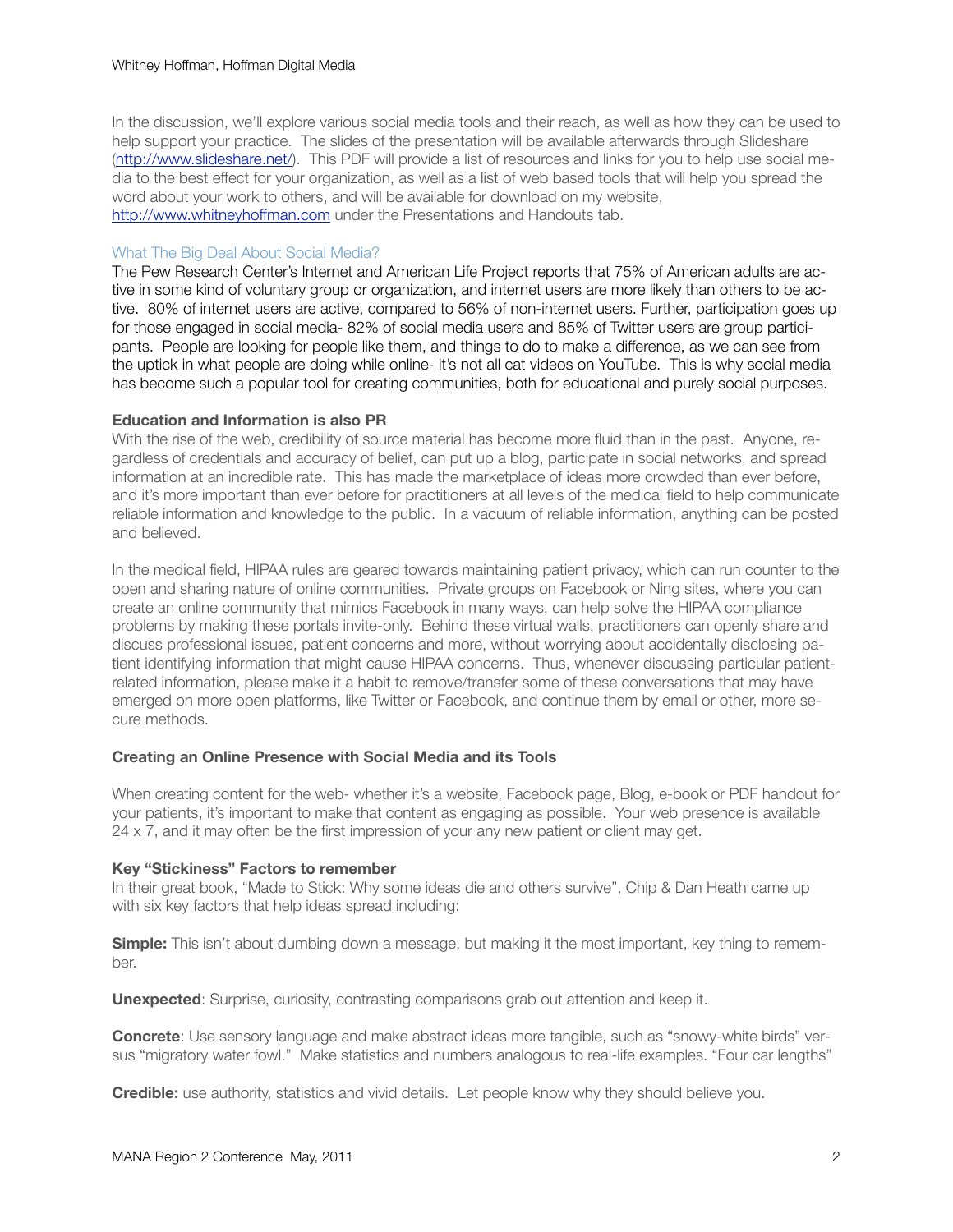**Emotional:** People care about other people- bring the information home and make it personal and relevant. Use a single person rather than a group in examples.

**Stories:** Stories are how we learn and remember best. Make your stories personal and compelling to help people picture themselves taking action and motivate them to do so, by creating a sense of possibility and urgency.

While all of these elements aren't necessary to make an idea sticky, they are elements that will help make everything from your newsletters to website copy more interesting and compelling.

**Online:** <http://heathbrothers.com/resourcedownloads/>

*See also*: **Content Rules:** How to Create Killer blogs, Podcasts, Videos, e-Books, webinars (and more)t that engage Customers and Ignite your Business. CC. Chapman & Ann Handley

*Online*: http://www.contentrulesbook.com/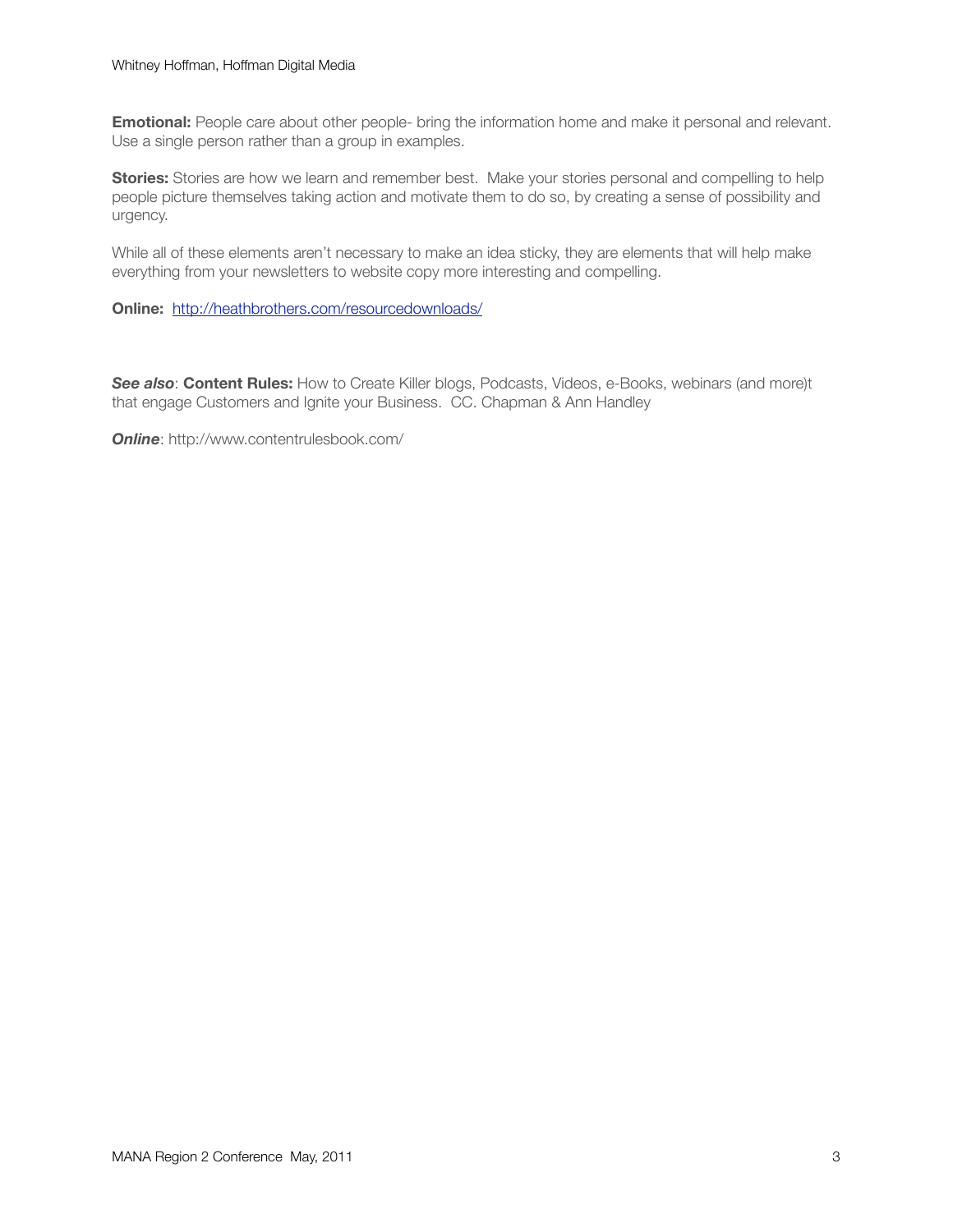## Social Media Tools

There are tons of different social media websites out there, and more will come in the future. We'll concentrate on the ones that have become most popular, and where you should concentrate your efforts initially.

### **Facebook**

Facebook was started in a Harvard dorm room, and has now grown to encompass more than 600 million members who access the site both from the computer and a host of mobile devices daily. The site allows you to have a personal page and also create a business page. Facebook Groups can be very effective for creating a community, but it will only be as successful as the participants are active and engaged. Facebook is also great for publicizing events, and you can locate individuals "to target" on Facebook based on over 12 factors including demographics and interests. Facebook has a social bent, and is most effective when used as a social engagement tool.



Twitter is a very simple messaging system where users can post text-length messages of 140 characters or less. Twitter has become incredibly popular as a real-time news source, and like any social network, becomes more useful as your individual network for listening and communicating grows.

Use the search feature, or go to [www.search.twitter.com](http://www.search.twitter.com) and look for topics of interest. Groups often post on "themes" or events with hashtags, or # signs, such as #netde for people posting information about Network Delaware, making tweets about that subject or event easier to find.

Growing your own network based on interest and friendships will be more useful to you than artificially growing your popularity through any of the sites promising you 1,000 twitter followers for \$12.95. Several sites offer lists of users that may be of interest to you and help grow a useful network quickly. Avoid spamming, and share information frequently and freely to extract the most use.

### **LinkedIn**

Linkedin is a more business oriented social network, that allows you to essentially post your CV and references online. It helps make your personal rolodex more transparent, and helps you see the connections between people you know, and the people they know, which can be very helpful when looking for , say, an inside person at an organization you need to approach for funding. LinkedIn can be very helpful for gathering recommendations, and can help people find out more about you before you meet. LinkedIn allows you to also aggregate your information from other social networks within it- but be cautious and use LinkedIn for more business-side interactions.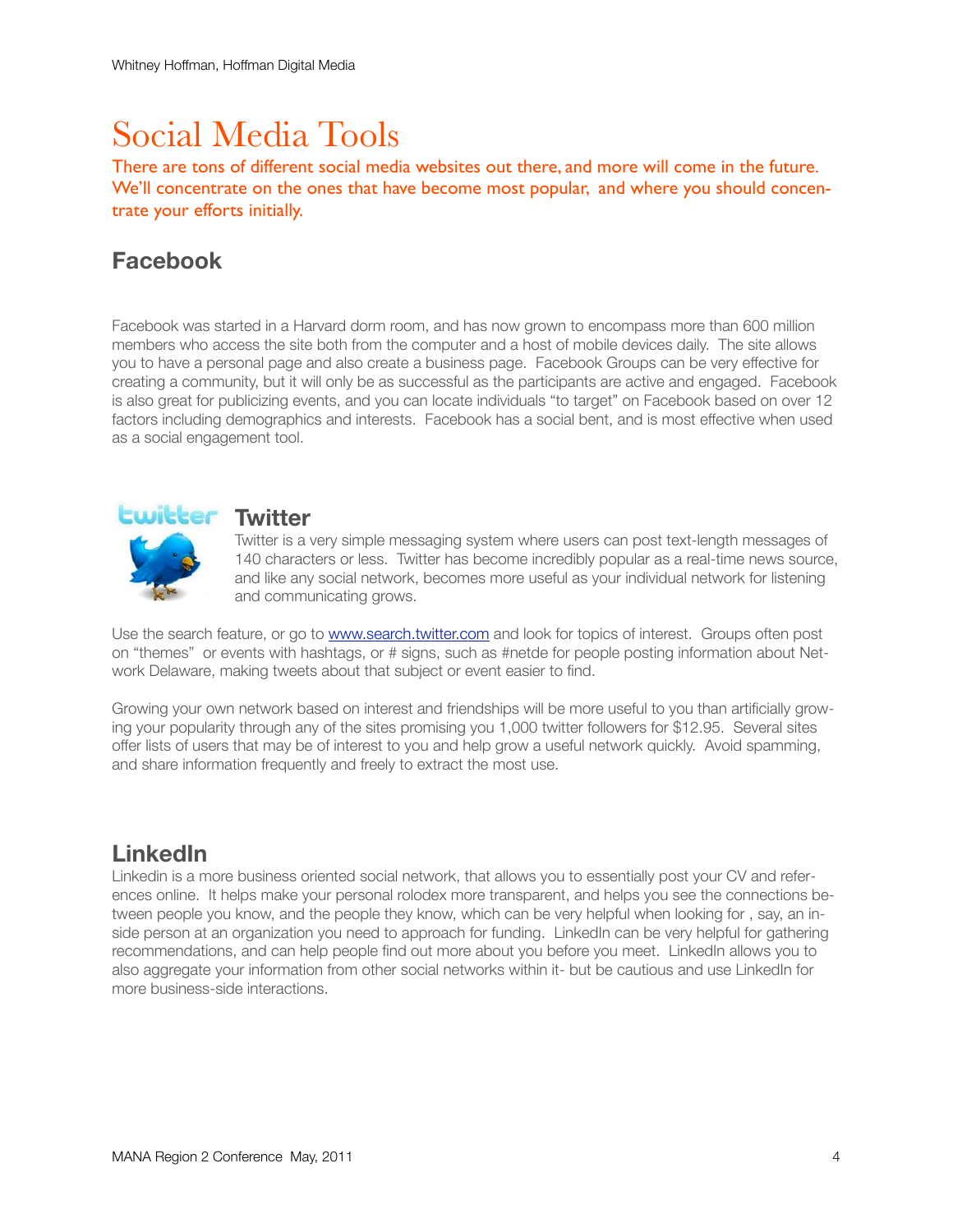### **Hospitals Can Block Facebook But Not the 21st Century**

Posted by [Phil Baumann](http://healthissocial.com/author/admin/) on Aug 13, 2010 in [Healthcare Social Media](http://healthissocial.com/category/healthcare-social-media/) | [19 comments](http://healthissocial.com/healthcare-social-media/hospitals-can-block-facebook-but-not-the-21st-century/#comments) Healthcare organizations – hospitals in particular – have a moral and fiduciary duty to understand, evaluate and intelligently adapt to the technological and communications conditions of today.

This is a public health matter. In a world where data flows at the speed of electrons, doctors and nurses and other providers have unprecedented access to new ways of getting information and providing care to patients.

The issue of hospitals blocking access to social media like Facebook and Twitter has been a topic of debate. It's time we address this matter with open minds.

You can catch up on this story if you need to here:

- [When Facebook Goes to the Hospital, Patients Can Suffer](http://www.latimes.com/news/local/la-me-facebook-20100809,0,7484743.story) (10 points for masterful use of melodrama in a title)
- [Blocking Facebook Won't Stop Stupidity](http://runningahospital.blogspot.com/2010/08/blocking-facebook-wont-stop-stupidity.html) by [@Paulflevy](http://twitter.com/paulflevy)
- [Should Hospitals Block Facebook?](http://33charts.com/2010/08/should-hospitals-block-facebook.html) by @Doctor V

Before discussing hospital blocking of social media, let's take a quick look at some general observations about our world:

- Rates of technological change always exceed rates of cultural change
- Human and organizational psychologies often convert legitimate concerns into irrational fears
- The Web is an unstoppable [media-producing medium](http://philbaumann.com/2010/08/12/beware-psychosis-in-social-media/)
- Communication, social exchange and information are critical components of **Healthcare**

Do you see where I'm going with this?

I know about privacy. And [HIPAA.](http://philbaumann.com/2008/07/17/twitter-hipaa-privacy-and-freedom-of-speech/) And patient dignity. (In fact, I've even had to fight hospital administrators over that last part.)

What I'm saying is: I know how important and concerning these matters are to administrators. They're not "wrong" in being concerned. It's the fear which is a problem.

I also know what it's like to work in an environment with horrible information systems – systems that are disconnected from a world – literally a world – of information, crowd-sourcing and expert curation.

### **FACEBOOK IS INSECURE AND RISKY**

Facebook is a security problem.

You know what's a security problem in hospitals? Ignorance. Misinformation. Fear.

Facebook is a risk.

You know what's risky? Surgery. Suction tubes. Insulin pumps. Hospital acquired infections.

Surgery can kill you with the wrong cut. Facebook can't.

Suction tubes can tear your lung tissue. Facebook can't.

Insulin pumps can shunt you into hypoglycemia and kill you. Facebook can't.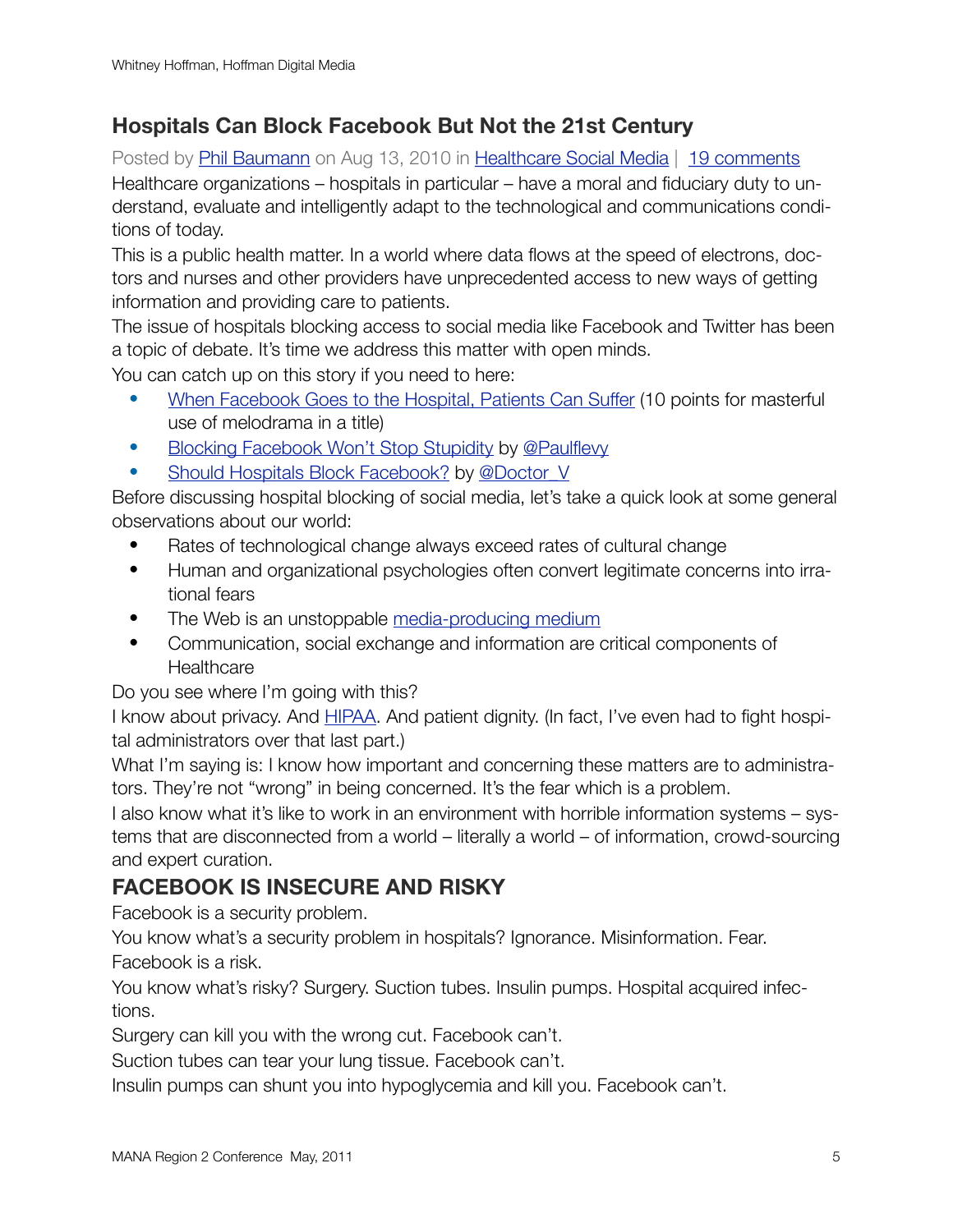Hospital acquired infections kill approximately [100,000](http://en.wikipedia.org/wiki/Nosocomial_infection) people admitted to hospitals per year (that's practically genocidal). Facebook can't.

Healthcare has always had to address risk. What makes Facebook so more frightening than a hospital admission?

You know what else is risky? As more of the world uses social media as the leading way to publish and consume breaking news, it becomes easier and easier to miss critical alerts if you're not monitoring Twitter or Facebook or other media.

Imagine a national disaster and hospitals are asked to partake in efforts, some of which are conducted via Twitter or other public media. Do you want to be in a hospital that has to take last-minute measures with IT to get connected?

See where else I'm going?

### **A 21ST CENTURY OATH**

I can't speak for other Healthcare professionals about whether or not we have a duty to learn about the Web and 21st Century communications.

But I will speak for myself: I took an oath to protect patients. And even though I don't practice at the bedside, I consider my [work](http://philbaumann.com/2009/01/16/140-health-care-uses-for-twitter/) and opinions and [evangelism](http://philbaumann.com/2008/06/12/why-a-registered-nurse-is-interested-in-social-media/) of the dangers and opportunities of the Web as extensions of my oath. I consider it my public health duty to do my best to explore, learn and question as much I as can about the Web.

In other words, I've done my best to bring a nursing perspective of the human condition to our understanding and use of the Web. And I have online [colleagues](http://twitter.com/HealthIsSocial/nurses) who are doing that [everyday.](http://twitter.com/HealthIsSocial/doctors)

### **A CAPITAL QUESTION**

Should Hospitals block Facebook?

That's not really the question. Here's the question:

Should hospitals block the 21st Century?

If they can, then that means they have access to technologies which can also probably cure all disease from the face of the earth.

Then they'd be out of business, and we wouldn't have to fret about their policies over staples of main stream communication like Facebook and Twitter.

And here's the fiduciary responsibility part: the more comfortable a business is using social media internally, you know what happens? It becomes more proficient in marketing and public relations in our time.

Management is morally obligated to ensure the best care for patients. It's also legally obligated to do what's right for Investors.

They're the ones with capital.

Which is to say: they are the ones who ultimately decide who keeps their job.

It's a rough economy. Attention is a scarce resource.

Doing your best to know what century you're in is never a bad career move.

by [@PhilBaumann](http://twitter.com/philbaumann) - [@RNchat](http://twitter.com/RNchat) – [@HealthIsSocial](http://twitter.com/HealthIsSocial)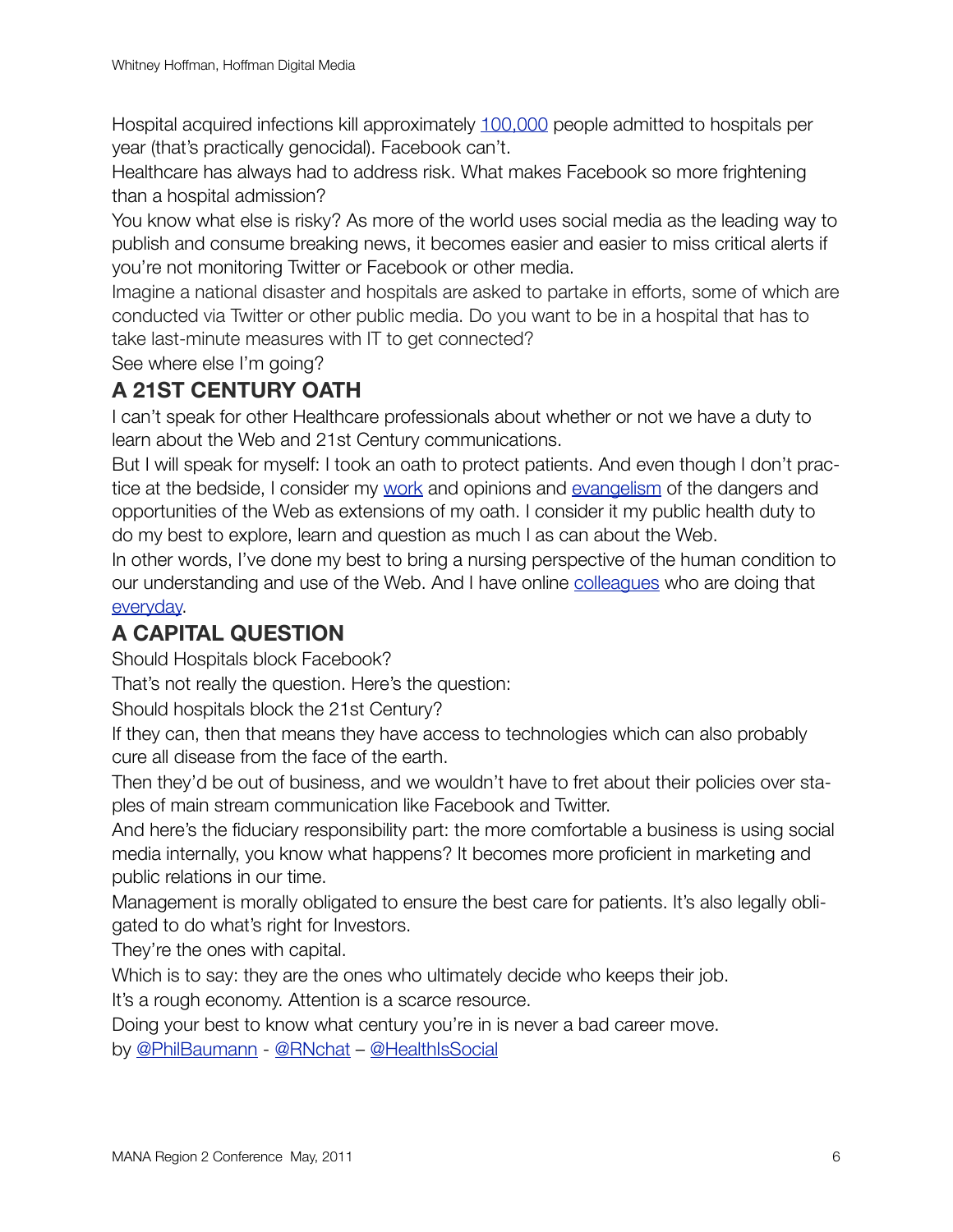### **Twitter, HIPAA, Privacy and Freedom of Speech**

### Posted on [July 17, 2008](http://philbaumann.com/2008/07/17/twitter-hipaa-privacy-and-freedom-of-speech/) by [Phil Baumann](http://philbaumann.com/author/philbaumann/)

[Twitter](http://twitter.com/) will get you fired, fined or sued. Well, it will if you're a health care professional who doesn't follow the rules set down by the federal government and patient bills of rights. Here are some thoughts on how to Twitter safely in the clinical care setting.

### WHAT HAPPENS ON TWITTER STAYS ON TWITTER…AND SUMMIZE AND…

Permission-based processes, whether you know it or not, have been a central dogma of medicine and nursing for many years. Acquiring informed consents or refusals has always been a right of patients, whether or not it was properly acknowledged by practitioners.

Twitter is a remarkable tool for broadcasting the latest advances in medicine or nursing. It's also a way to establish an ambient intimacy within a community. Unfortunately, it has opened up a publicly viewable portal into the effluence of private patient information.What happens on Twitter, stays on Twitter...and [Summize](http://search.twitter.com/) and FriendFeed and Disqus and ping.fm and Google's cashes forever and ever and ever. Oh, and right on that PowerPoint slide which the plaintiff's attorney ginormously projects onto a court room wide screen.

### HIPPA IS DEFECTIVE LEGISLATION. BUT I FOLLOW ITS RULES.

Patients have a right to privacy when receiving care. That's just common sense. Unfortunately, there have been legislative attempts to regulate how providers ensure patient privacy and information security. Those steps are honorable. Their execution, however, is matter for another blog post. Suffice it to say, [HIPAA](http://en.wikipedia.org/wiki/HIPAA) is not the optimal solution to the problem of patient information security.

[HIPAA](http://aspe.hhs.gov/admnsimp/pl104191.htm) (Health Insurance Portability Accountability and Accountability Act of 1996) is one of those legislative examples of fighting the right war with the wrong means. Again, I won't get into the merits of fighting HIPAA, but I'll emphasize that until the act is properly amended, health care professionals are well advised to comply.

Why? Here are just two civil and crimianl penalties for non-compliance ([Source](http://www.hipaadvisory.com/REGS/HIPAAprimer.htm)):

- 1. fines up to \$25,000 for multiple violations of the same standard in a calendar year (ouch!)
- 2. fines up to \$250,000 and/or imprisonment up to 10 years for knowingly misusing individually identifiable health information (yikes!)

I'd hate to see any doctor or nurse lose their job, get fired or sued by a patient for violations that are easily avoided.

If you're a health care provider and you plan on using Twitter or a similar tool to open up the world to what happens in the clinical setting (and I applaud you), here are two questions to ask yourself:

■ Would I want my care to be broadcasted to who-knows-whom?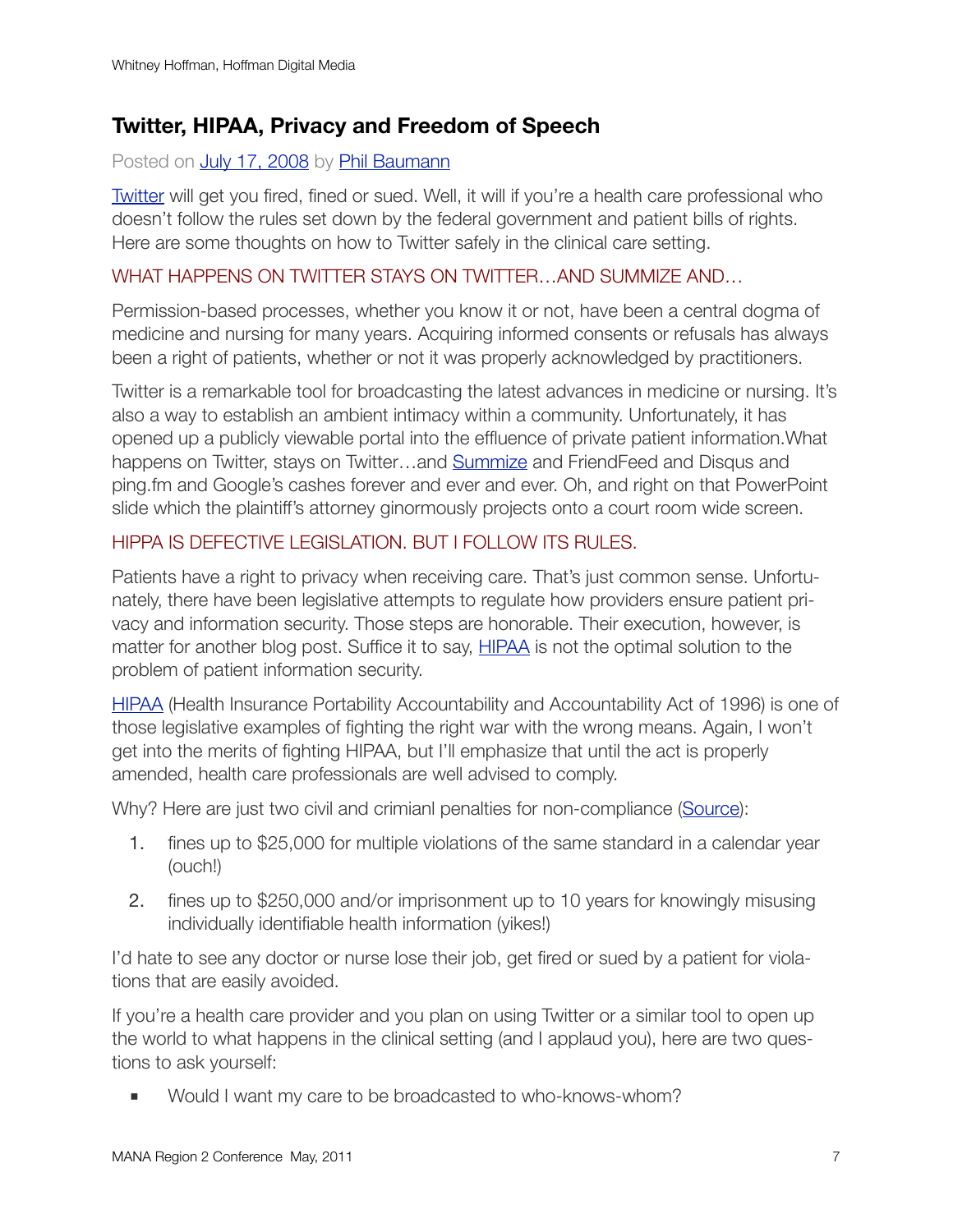■ Even if my name wasn't mentioned, would I want my care to be on [TwitterVision](http://twittervision.com/)? If I do, did I sign a fully informed consent?

### FREEDOM OF SPEECH

So, how could health care providers use Twitter to express their freedom of speech while protecting the information safety of patients? Here are some off-the-cuff suggestions:

- 1. Be fictive with cases if your Twitter feed is on a public time-line
- 2. Get permission, in writing, from patient's or patient representatives
- 3. Understand the ways in which protected health information privacy rights can be violated
- 4. Remember that patient privacy is a part of patient safety
- 5. Think about the purpose of a Tweet
- 6. If you don't have a real purpose to Tweet, don't update
- 7. Look at your license, recall that oath (I know corny, but it's better than staring at a jail cell wall for 10 years)

I understand the excitement over using Twitter in a clinical setting (hey, I'm one of the advocates of Improvement through Health 2.0). But I don't want that excitement to lose its luster in the wake of avoidable violations.

I'm not a big fan of HIPAA but I follow its rules. And so should you if you want to keep your license and practice the artful science of being a Jedi. Twitter's awesome. But I'm not going to endanger my patient's dignity and safety over it. All that, it ain't.

Perhaps our first Tweets about the state of health care aught to be made about a wider discussion about how to simultaneously protect patient privacy and health professional sanity. HIPPA may be a [stupidly constructed w](http://www.huffingtonpost.com/deane-waldman/shoot-hipaa-the-hippo_b_109753.html)ork of legislative ignorance, but it has the enforceable power to fine and jail you. Tweet Smart.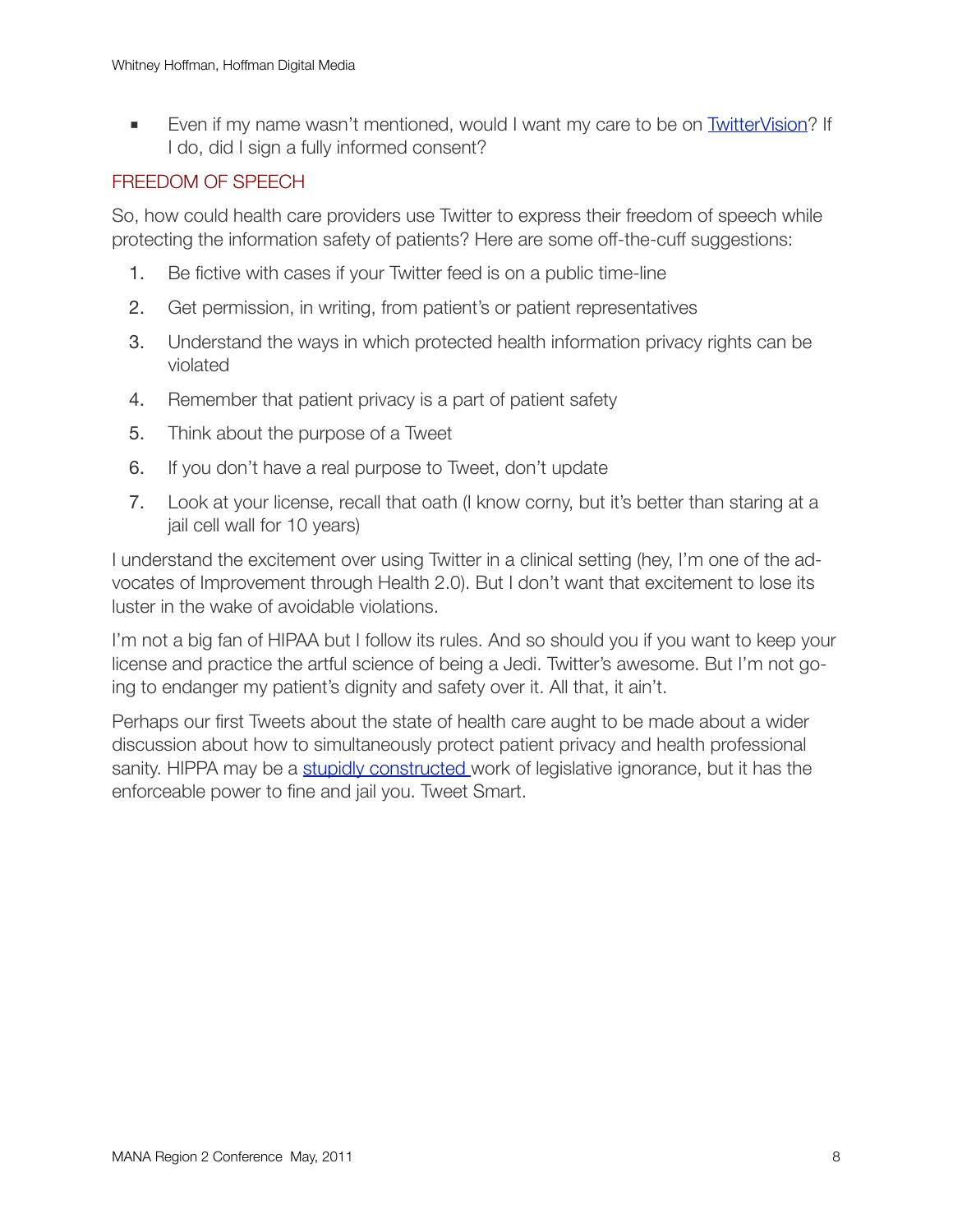### **Sorting Out the Confusion of Social Media and HIPAA Regulations**

<http://emergewithus.com/2009/10/sorting-out-the-confusion-of-social-media-and-hipaa-regulations/>

As more healthcare organizations and medical practices adopt [social media](http://www.wikinvest.com/concept/Social_media) forums like Facebook and Twitter to interact and connect with their patients, more concerns and questions are raised about how to be compliant with HIPAA regulations while being effective online. While there are many "gray areas" that can be confusing, practices can move forward with a presence in social media while staying within the patient privacy guidelines of HIPAA. Here are a few thoughts to consider when looking at your strategy for online interaction from two industry experts, a healthcare attorney and a medical marketer.

- 1. **Get it in Writing.** Remember that your website, online forums, Facebook Fan Page and Twitter account is to promote you, the physician/practice/hospital/organization, not your patients. As with every other medium in advertising, displaying information about the practice and physicians is acceptable, but sharing information that may identify your any of your patients is not. If you are going to use pictures of patients or testimonials make sure to get consent in writing from those patients and keep them on file.
- 2. **Use disclaimers to protect you and your practice.**Disclaimers on your website, Facebook Fan page and Twitter can save you from a HIPAA disaster. [David Harlow,](http://www.harlowgroup.net/) Principal of The Harlow Group, L.L.C. states in his blog; "My take: include disclaimers and warnings galore, so that posting in such a form constitutes consent to the public discussion." Making it clear to your patients that the information they are sharing with you in a social media outlet will be public helps to ensure your practice remains HIPAA compliant. It is also important to use disclaimers for the health information you share on your social media forums, informing your patients that they should consult you for specific diagnoses and the information shared is purely educational.
- 3. **Deal with patient sensitive issues in confidence.** By opening yourself up to patient comments and interaction through social media, you may face issues with negative patient experiences being exposed. If these instances do come up, address the situation in a confidential, personal matter with the patient responsible for sharing that information. While you can make a generic public comment such as "We regret hearing about this negative experience and look forward to addressing the matter promptly." [Harlow r](http://www.harlowgroup.net/)ecommends in his blog that a practice set up specific policies for dealing with negative comments from patients, both online and offline; "The social web does not always require the creation of new rules of the road; often, it requires a re-examination of organizational culture and approach in other contexts, and those approaches may then be extended into the web 2.0 environment."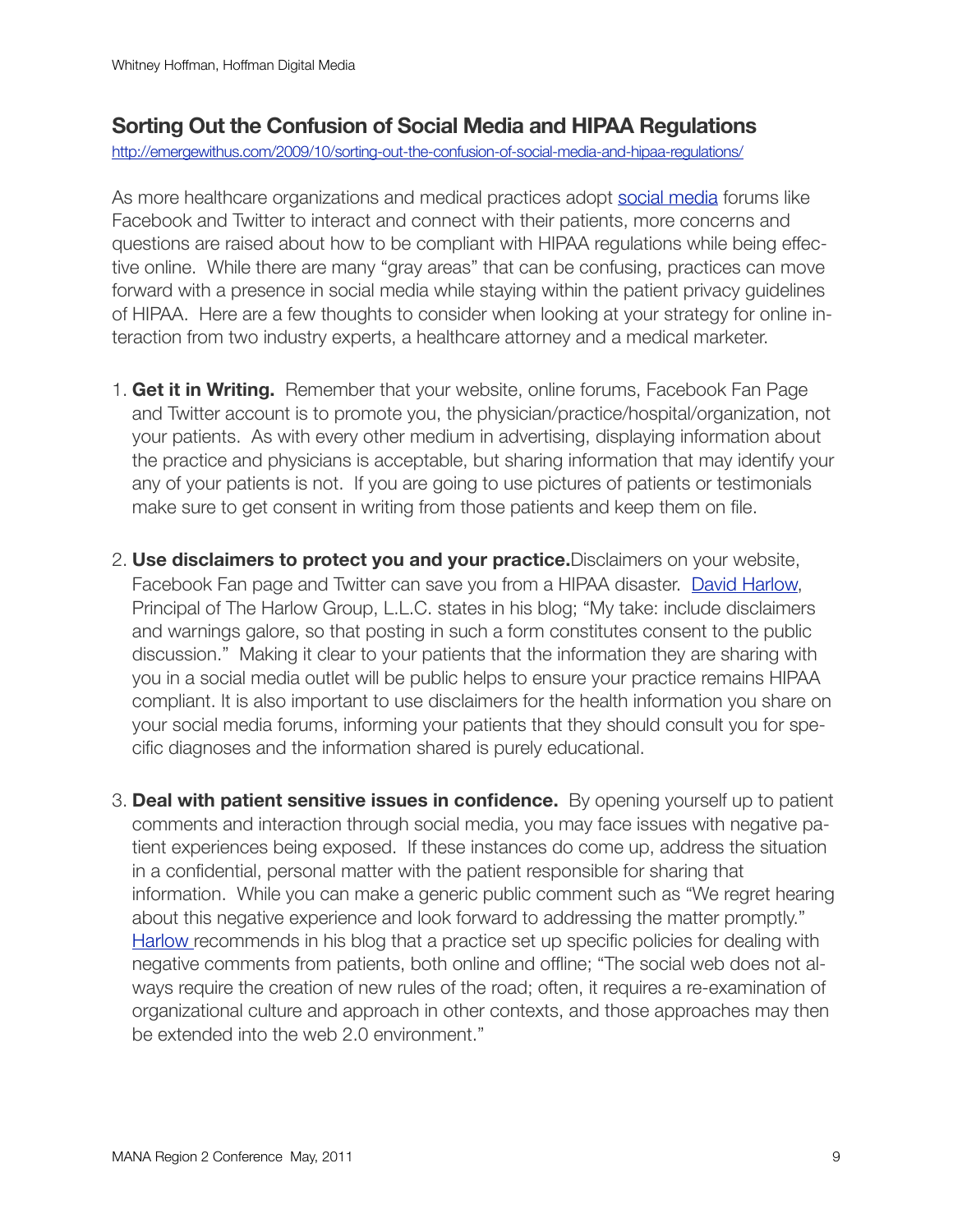The key takeaway item is to use common sense when formulating your strategy for an online presence. Many of the same offline HIPAA regulations apply online as well, so continue to ensure the privacy of your patients while building your practice's brand online. For more information on David Harlow and The Harlow Group, please visit his website and read his blog, "The Lawyers Don't Always Say No: Bringing Legal into Healthcare Social [Media Strategic Planning"](http://healthblawg.typepad.com/healthblawg/2009/07/bringing-legal-into-healthcare-social-media-strategic-planning.html) for more details and suggestions to be certain your practice is HIPAA compliant online.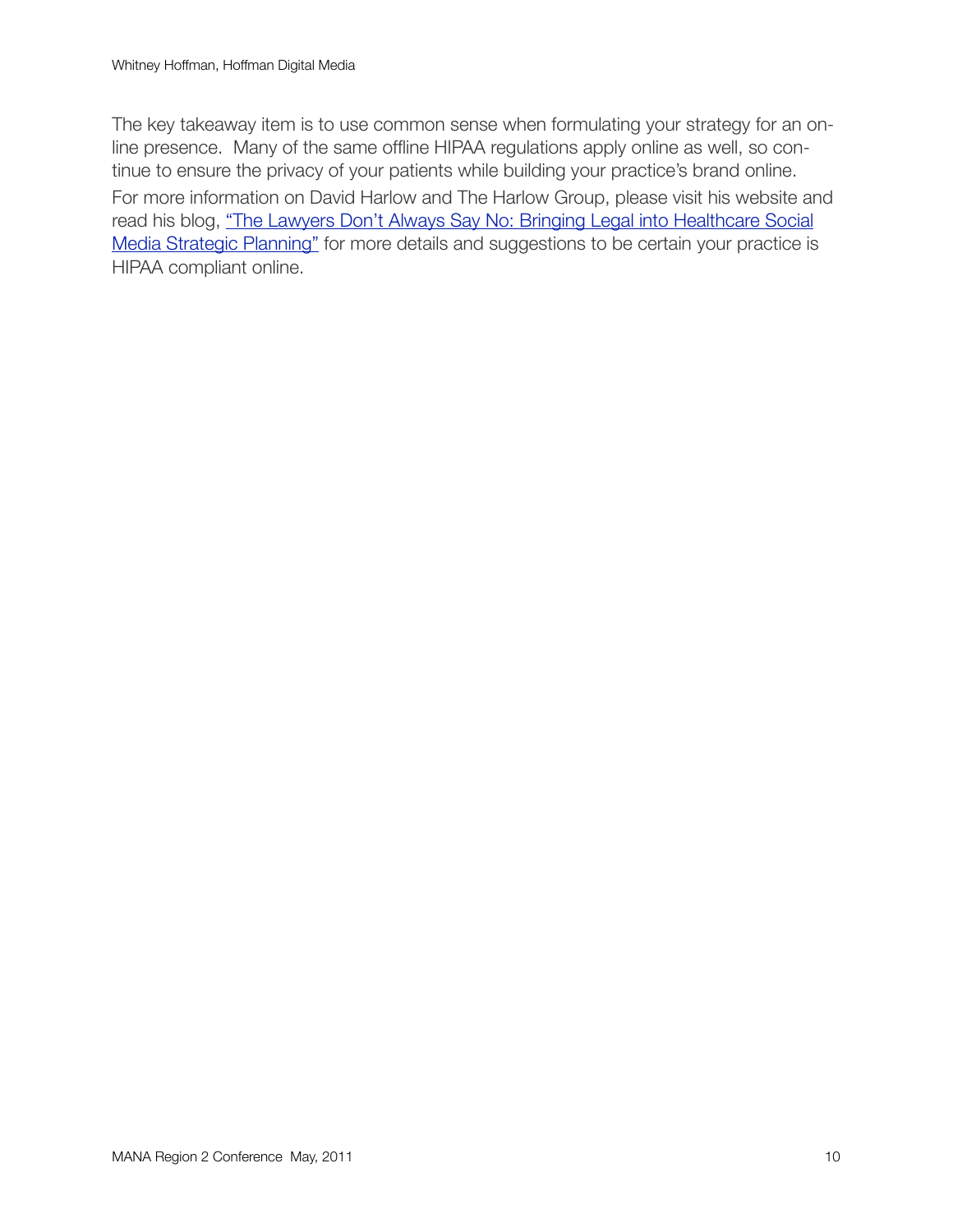### Legal Issues (Part 2): Unique Issues in Healthcare Social Media

[http://socialmedia.mayoclinic.org/2010/08/02/legal-issues-part-2-unique-issues-in-healthca](http://socialmedia.mayoclinic.org/2010/08/02/legal-issues-part-2-unique-issues-in-healthcare-social-media/) [re-social-media/](http://socialmedia.mayoclinic.org/2010/08/02/legal-issues-part-2-unique-issues-in-healthcare-social-media/)

*Posted on [August 2, 2010](http://socialmedia.mayoclinic.org/2010/08/02/legal-issues-part-2-unique-issues-in-healthcare-social-media/) by Dan Goldman Editor's Note: This is part of a series by Mayo Clinic attorney [Dan Goldman](http://twitter.com/danielg280) on [legal](http://socialmedia.mayoclinic.org/category/legal/) and employee policy issues in social media for healthcare organizations.*

### **What's Unique About Healthcare Social Media?**

**Privacy.** [HIPAA](http://www.hhs.gov/ocr/privacy/) and state privacy laws make social media particularly challenging in healthcare. As well, these strict privacy requirements mean that the stakes are high if your employees act in appropriately in their use of social media. Violations of patient privacy, whether international or inadvertent, can lead to liability under HIPAA and state privacy laws, and to enormous PR ramifications for your facility. Another issue to think through is that privacy laws limit your ability to engage in the social media dialogue, and may prevent you from defending your company online.

If you are a car manufacturer and someone posts on their Facebook page that that your car was defective and caused an accident you can respond on their facebook page (or your own). However, if you're a healthcare provider and someone posts on your facebook page that your hospital committed malpractice when you treated them, you generally would be prevented by HIPAA and state privacy laws from defending yourself since it would invariably require you to disclose the patient's [protected health information](http://www.hhs.gov/ocr/privacy/hipaa/understanding/summary/index.html) (PHI).

**Practice of medicine issues.** While this issue is not unique to social media (it's an issue whenever providers interact with patients and potential patients on the Internet), the nature of social media (personal interaction, dialogue, etc.) means there is an increased risk that providers will unintentionally be seen as practicing medicine or otherwise providing care to patients or prospective patients, which can lead to malpractice claims, and could raise licensure issues if the "patient" is located in a state in which the provider is not licensed. Twitter raises the additional risk that due to its short character limit it's more difficult to provide any meaningful disclaimers regarding this issue.

**Ethical issues of medical professionals becoming social media "friends" with their patients.** An outgrowth of the blurring of professional and private personas. Is it ever appropriate for a healthcare provider to become social media "friends" with a patient on their non-work related social media profiles? This question can raise challenging issues regarding appropriate boundaries for the treating relationship, especially for mental health professionals.

In the third installment in this [series,](http://socialmedia.mayoclinic.org/category/legal/) Dan will offer guidelines for developing organizational social media policies for employees.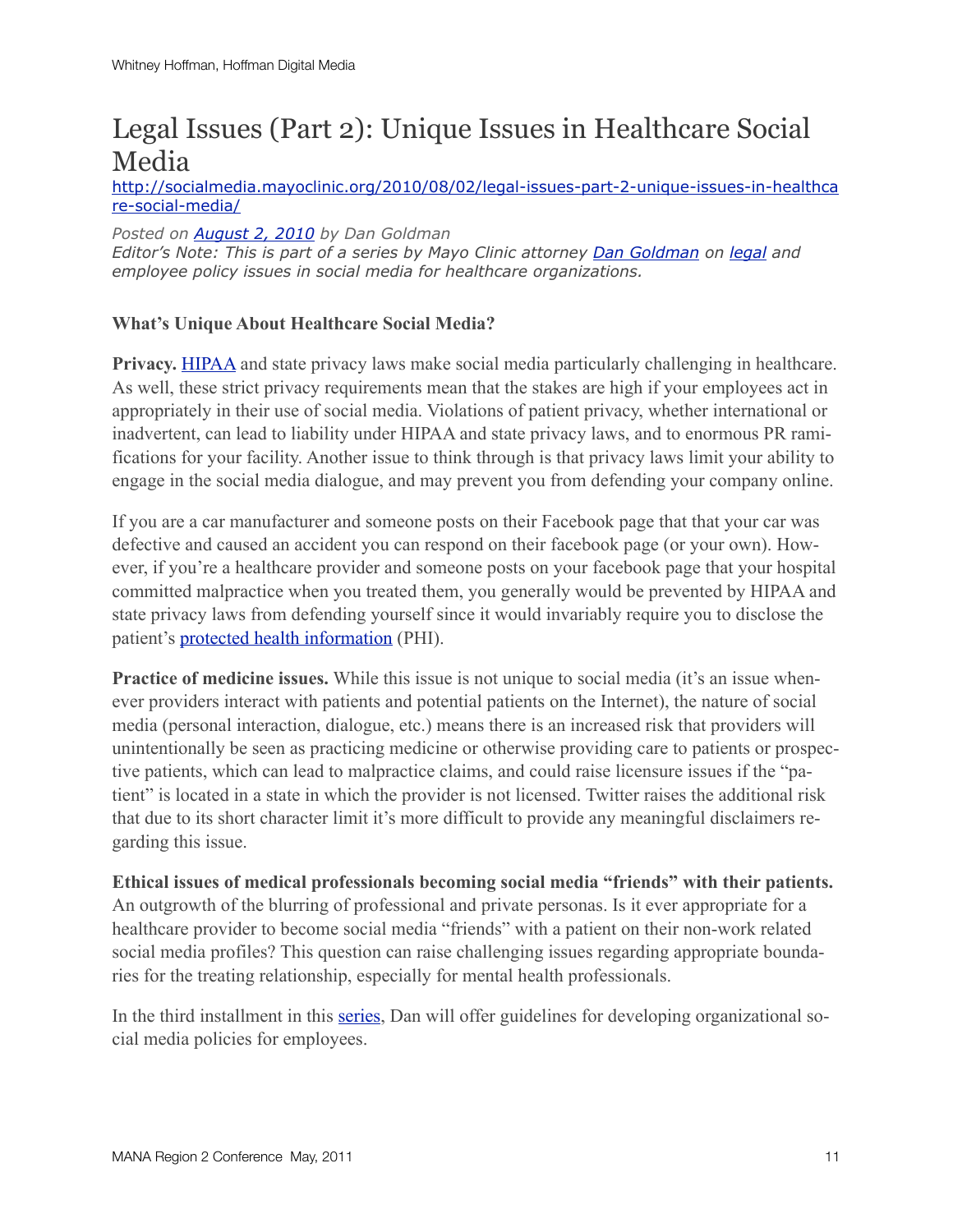### Facebook friends with patients can violate HIPAA privacy laws [7 COMMENTS](http://www.kevinmd.com/blog/2010/06/facebook-friends-patients-violate-hipaa-privacy-laws.html#comments) *in* [SOCIAL MEDIA](http://www.kevinmd.com/blog/category/social-media)

<http://www.kevinmd.com/blog/2010/06/facebook-friends-patients-violate-hipaa-privacy-laws.html>

Should you friend your doctor on Facebook?

It's a question that's gaining increasing relevance as [Facebook](http://www.kevinmd.com/blog/2009/08/should-doctors-friend-their-patients-on-facebook.html) increases its social networking dominance.

I've touched upon the issue in the past. So has the *[New England Journal of Medicine](http://content.nejm.org/cgi/content/full/361/7/649)*.

Washington, DC physician Katherine Chretian gives her take on the issue in a recent *USA Today* op-ed. She is an expert of the Facebook-medicine intersection, having authored a *JAMA* study on the issue.

### She says, no, doctors should not be friending their patients:

Having a so-called dual relationship with a patient — that is, a financial, social or professional relationship in addition to the therapeutic relationship — can lead to serious ethical issues and potentially impair professional judgment. We need professional boundaries to do our job well.

### Furthermore, there's the little matter of patient privacy and HIPAA. I wasn't aware of this, but simply becoming Facebook friends with patients can infringe upon uncertain ground:

Much more serious are the potential threats to patient privacy that can occur when patients and physicians are communicating on a public platform such as Facebook.

Violations of the Health Insurance Portability and Accountability Act, the law that protects against unauthorized disclosure of identifying health information, can result in fines up to \$250,000 and/or imprisonment, besides being an ethical breach. The mere existence of a patientphysician relationship (e.g. having others suspect a Facebook friend is a patient) could be a violation of HIPAA.

Facebook pages, which many doctors and practices have —*[KevinMD.com](http://www.facebook.com/kevinmdblog)* is no exception — are the best way to interact with patients. Separate your personal and professional entities on Facebook.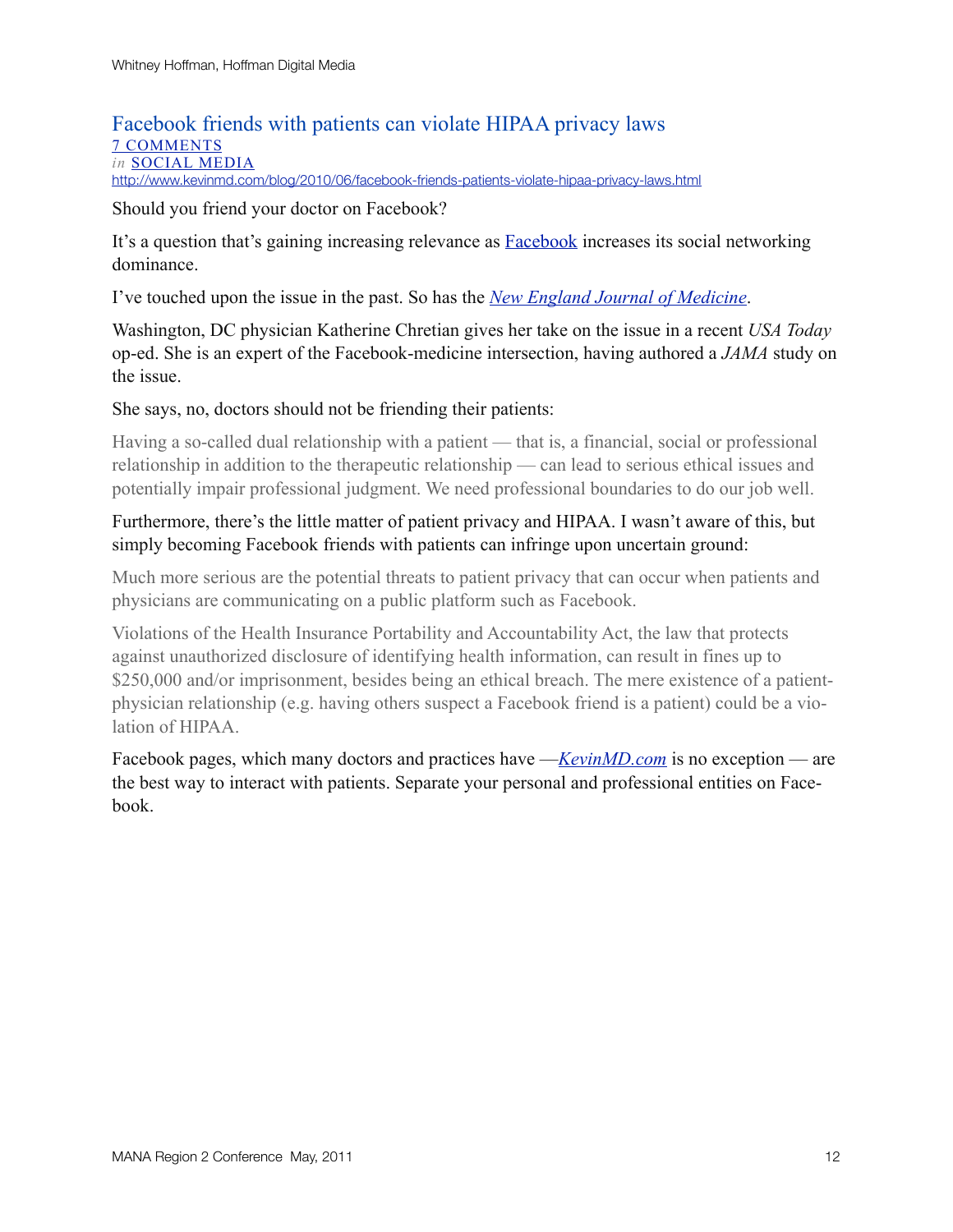### **Practicing Medicine in the Age of Facebook**

Sachin H. Jain, M.D., M.B.A. N Engl J Med 2009; 361:649-651August 13, 2009 [http://www.nejm.org/doi/full/10.1056/NEJMp0](http://www.nejm.org/doi/full/10.1056/NEJMp0901277)901277

 In my second week of medical internship, I received a "friend request" on Facebook, the popular socialnetworking Web site. The name of the requester was familiar: Erica Baxter. Three years earlier, as a medical student, I had participated in the delivery of Ms. Baxter's baby. Now, apparently, she wanted to be back in touch.

 Despite certain reservations, I clicked "confirm," and Ms. Baxter joined my list of Facebook "friends." I was curious to hear about the progress of her baby girl, but I wondered about the appropriateness of this interaction. Was Ms. Baxter simply a grateful patient interested in sharing news about her child — as a follow-up to our professional interaction — or did she have other motives that weren't apparent to me? In confirming this patient as my "friend" on Facebook, I was merging my professional and personal lives. From my Facebook page, Ms. Baxter could identify and reach anyone in my network of friends, view an extensive collection of personal photographs, read my personal blog, and review notations that others had left on my "wall." The anxiety I felt about crossing boundaries is an old problem in clinical medicine, but it has taken a different shape as it has migrated to this new medium.

 Over the past 5 years, social-networking sites have evolved from a preoccupation of high-school and college students to a mainstream form of social interaction that spans divisions of age, profession, and socioeconomic status. At the hospital where I'm in training, medical students, nurses, residents, fellows, attending physicians, and service chiefs can all be found linked to one another as active members of social-networking sites. The technology facilitates communication, with personal Web pages that permit users to post information about events in their lives, advertise social activities, and share photographs. Users are prompted by Facebook to carve out a digital identity by disclosing their political affiliations, sexual orientation, and relationship status. Those who do so can readily communicate and associate with other users who have similar interests — a feature of these sites that facilitates collective action across spans of geography and time. In the 2008 presidential campaign, the group Doctors for Obama used Facebook to rapidly mobilize thousands of doctors to communicate their views on health policy to the Obama headquarters. This group of physicians continues to have a voice in the Obama administration, largely on the strength of its Facebook-created network of members. Similarly, Facebook networking groups have been created with a focus on specific medical specialties or diseases. Doctors or patients can interact with one another in groups such as "Diabetes Daily" and "I Support Cystic Fibrosis Research and Awareness!," each of which boasts thousands of Facebook members. Hundreds of thousands of philanthropic dollars can be traced back to initiatives publicized on social-networking sites.

 By creating a new environment for individual and group interaction, social-networking sites also create new challenges for those who work in clinical settings. Take, for example, the MICU nurse who blogs about her experiences in dealing with a difficult patient, forgetting that one of the patient's family members — a recent addition to her network of friends — has access to her blog. Or the dermatology resident who is asked on a date by a clinic patient after he learns from her online profile that she is single — information that he would have hesitated to draw out of her in person. Or the medical attending whose clinical judgment is questioned because of photographs posted online, showing him in progressive stages of apparent inebriation at a department holiday party. Although many Web sites allow users to choose higher privacy settings and to control which personal content is available to whom, it is clear that there is no longer a professional remove between many clinicians and their patients.

 Physicians, medical centers, and medical schools are trying to keep pace with the potential effects of such networking on clinical practice. In an e-mail to students and faculty of Harvard Medical School, Dean for Medical Education Jules Dienstag wrote: "Caution is recommended . . . in using social networking sites such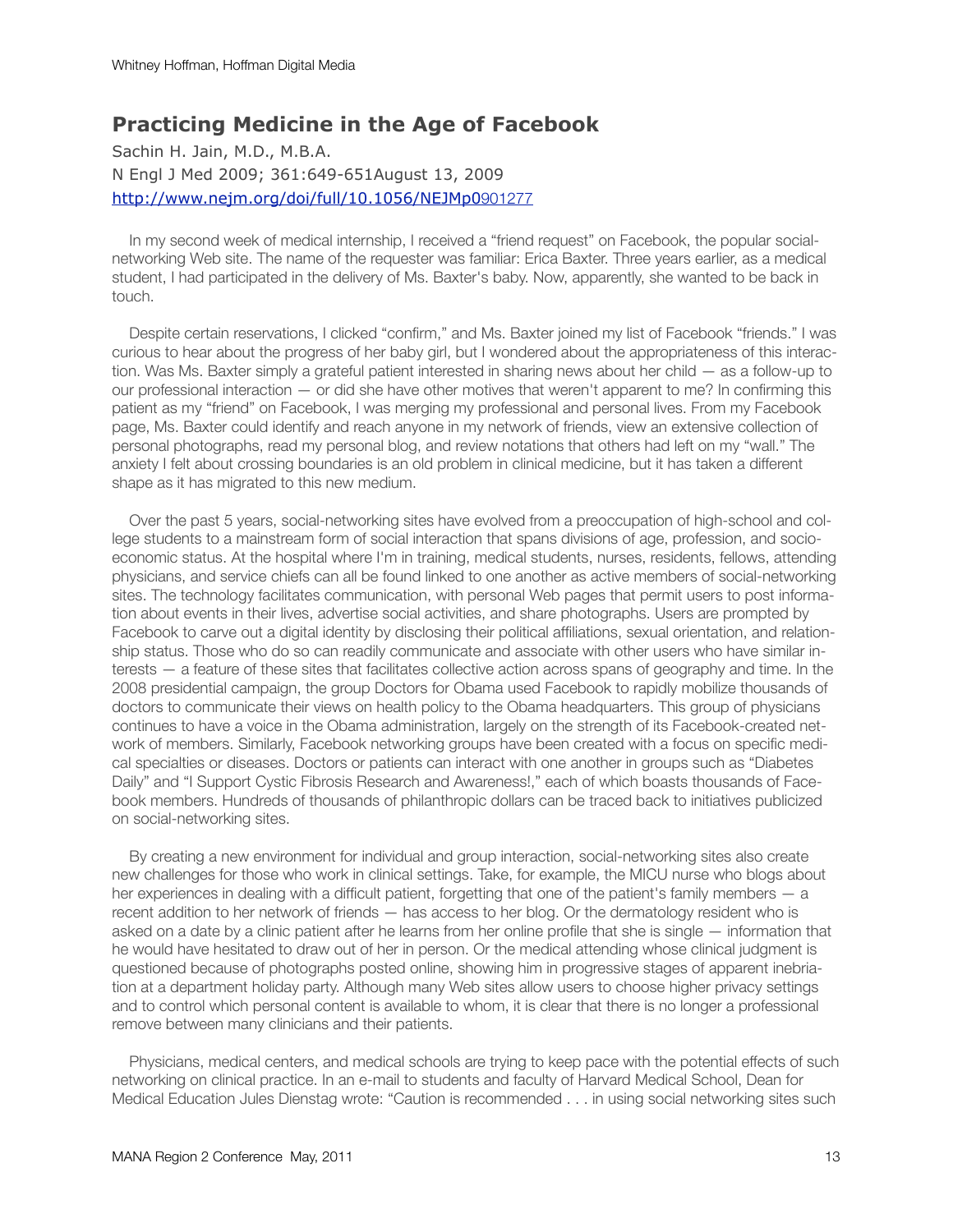#### Whitney Hoffman, Hoffman Digital Media

as Facebook or MySpace. Items that represent unprofessional behavior that are posted by you on such networking sites reflect poorly on you and the medical profession. Such items may become public and could subject you to unintended exposure and consequences." At the Drexel University College of Medicine, medical students are warned about the possibility that information placed on social-networking sites might influence the fate of their applications for postgraduate training: "Programs/employers are increasingly gaining access to social networking sites such as Facebook and MySpace to see what they can learn about candidates." Although legal questions surrounding the relationship between clinical medicine and social networking are as yet undefined, there are obvious concerns for individuals and institutions, since their Internet presence makes clinicians' attitudes and activities increasingly visible.

 The issues raised by access to online media are in many ways similar to issues that physicians and medical institutions have dealt with for generations. Physicians, after all, are members of real-life communities and might be observed in public behaving in ways that are discordant with their professional personas. During medical training, the importance of maintaining professional distance — however much one desires to have a close, meaningful relationship with one's patients — is taught by educators and reinforced by the use of beepers and paging services meant to shield physicians from their patients. What is different about the online arena is the potential size of the community and the still-evolving rules of etiquette.

 After becoming my Facebook friend and exchanging a few friendly e-mails, Ms. Baxter divulged the reason she had gotten back in touch. Having tired of her job as a fitness instructor, she had decided to apply to medical school and wanted some advice. Relieved to be back in a semiprofessional realm, I began a correspondence with her and shared a few thoughts and suggestions. Among other things, I recommended that she carefully consider her online identity.

The name and identifying characteristics of the patient have been changed to protect her privacy.

 No potential conflict of interest relevant to this article was reported. Source Information

 From Harvard Business School and the Department of Medicine at Brigham and Women's Hospital both in Boston.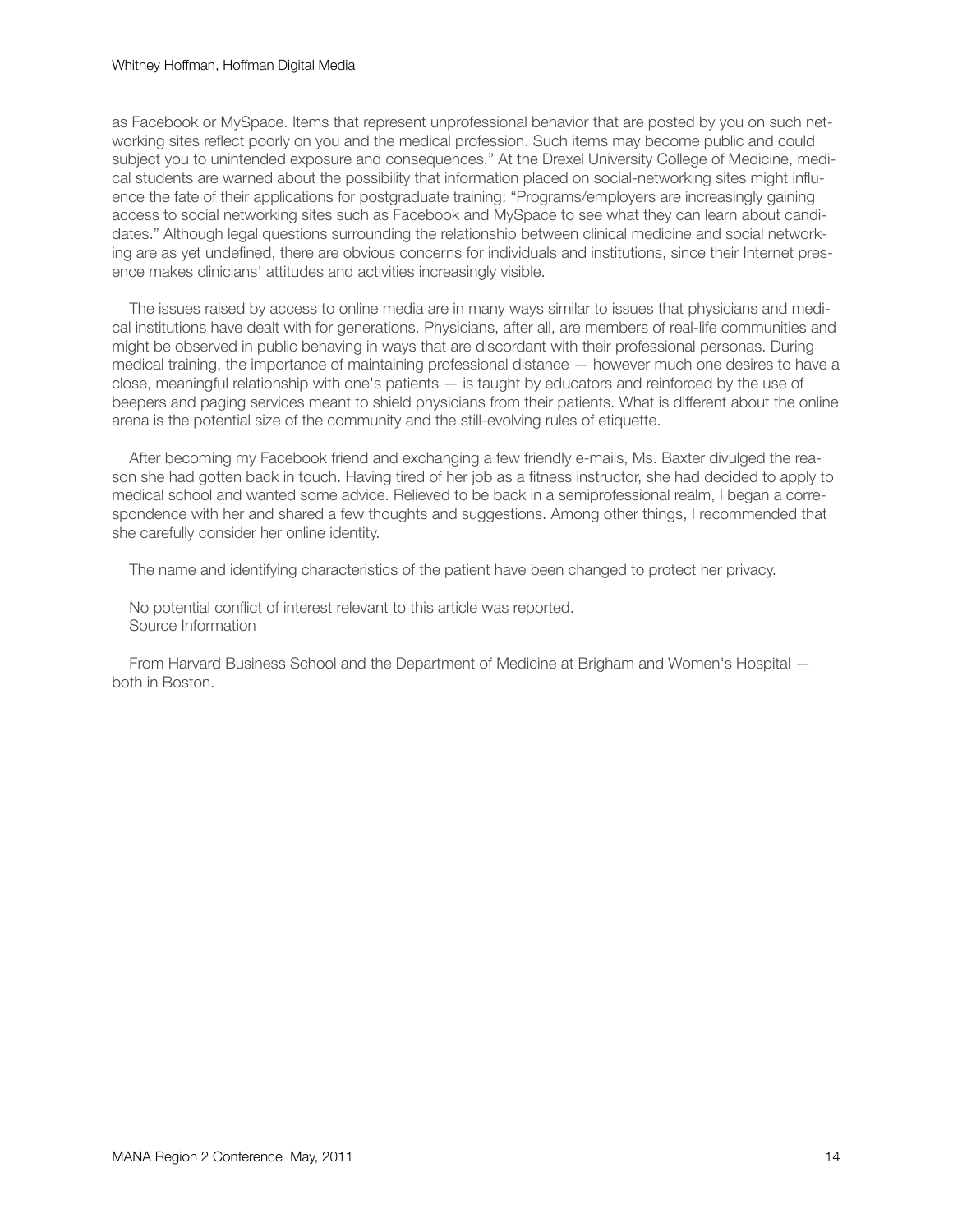### The Realities of HIPAA in Social Media

<http://lovell.com/healthcare/the-realities-of-hipaa-in-social-media/>

by [Rosemary Plorin](http://lovell.com/author/rosemary-plorin/) on April 6, 2010 | [4 comments](http://lovell.com/healthcare/the-realities-of-hipaa-in-social-media/#comments) in [Healthcare,](http://lovell.com/category/healthcare/) [Organizational Behavior,](http://lovell.com/category/organizational-behavior/) [Social Media](http://lovell.com/category/social-media/)

*Part Two in the discussion of PR and Legal Counsel as Uneasy Bedfellows and Strategic Partners*

The number of hospitals and healthcare providers jumping into social media increases daily. (Check out [Ed Bennett's impressive resource](http://ebennett.org/hsnl/) if you don't believe me). Like most all consumer-driven businesses, hospitals are eager to reap the value that social media can deliver – often with remarkable cost efficiency.

Healthcare administrators' apprehensions about the perceived liabilities of social media engagement seem to have abated as marketers have become increasingly adept at addressing management's main concerns:

*"What will we do if someone criticizes us?"* Apply standard [service recovery](http://www.studergroup.com/servicerecovery) techniques and have a clearly articulated and well posted disclaimer about removing inappropriate posts.

*"What can we do about employees spending time on Facebook during work hours?"* Have a plain-language **social media policy**; propagate it thoroughly and often.

But just as anxiety in the hospital c-suite begins to wane, dyspepsia spreads around the legal department and the attorneys pull out their favorite trump card: HIPAA. The PR vs. legal clash is on.

Fortunately, a growing number of marketing sensitive attorneys are stepping into the discussion, reminding their peers about whom the Health Insurance Portability and Accountability Act applies: **covered entities**, meaning hospitals, providers and now authorized business associates. Patients and family members are not covered entities under HIPAA. So it's not a HIPAA violation for a well-meaning daughter to post that her father received great care at General Hospital after his stroke from uncontrolled diabetes.

Media and internet attorneys will also explain there is no liability for General Hospital to sponsor or even own the site on which the daughter makes the post. Providers of interactive services (such as a Facebook fan page or hospital blog) are protected by provisions of the **[Communications Decency Act](http://www.law.cornell.edu/uscode/47/usc_sec_47_00000231----000-.html)**. So long as the social media team at General understands it should *never* edit posts (though it is free to remove them), the liability just isn't real.

This is not to suggest that hospitals and other healthcare providers should enter into social media blindly. But if your market research and planning indicate it's time to go social, legal concerns needn't keep you in Web 1.0.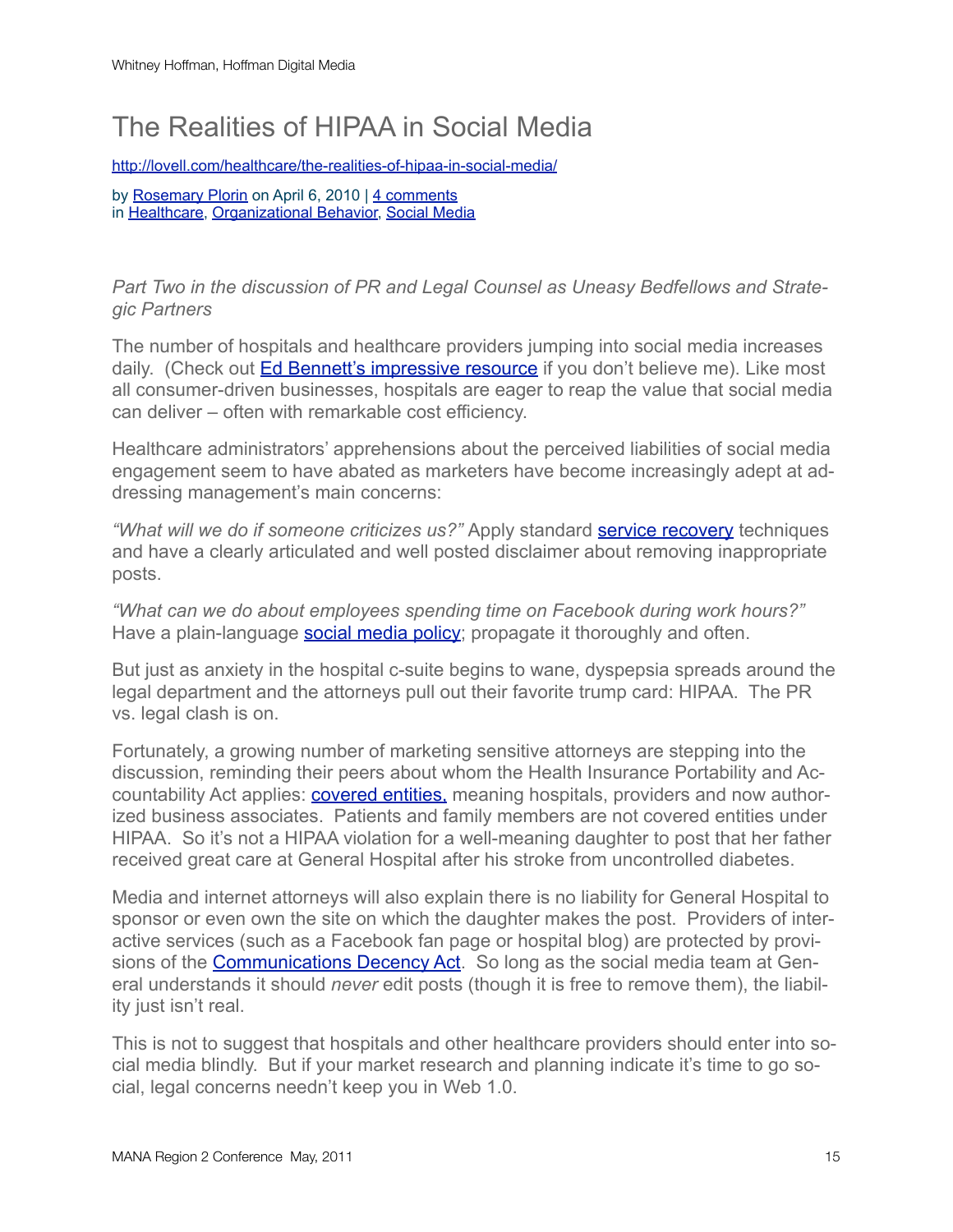### **[7 Ways to Get More Out of LinkedIn](http://mashable.com/2009/11/09/linkedin-tips/)**

### **November 9th, 2009 | by [Sharlyn Lauby](http://mashable.com/author/sharlyn-lauby/)**

*Sharlyn Lauby is the president of [Internal Talent Management](http://www.itmgroupinc.com/) (ITM) which specializes in employee training and human resources consulting. She authors a blog at [hrbartender.com.](http://www.hrbartender.com/)*

[LinkedIn](http://www.linkedin.com/) [\(\),](http://api.blippr.com/apps/337623-LinkedIn) which recently reached the [50 million user milestone](http://mashable.com/2009/10/14/linkedin-50-millon/), has long been considered *the* social networking site for professionals. If you're in business, it is basically expected that you have a profile there.

But with the more mainstream platforms like Twitte[r \(\)](http://api.blippr.com/apps/336651-Twitter) and Faceboo[k \(\)](http://api.blippr.com/apps/336650-Facebook) being used for business purposes, some professionals are neglecting their LinkedIn profiles. While [LinkedIn](http://mashable.com/tag/linkedin/) is certainly not as dynamic as other social media sites, it still provides a lot of value — if you use it correctly. So whether you're new to LinkedIn or a veteran, here are some of the things you should consider incorporating into your LinkedIn strategy.

### **1. Include a Photo Avatar**

Some media reports claim that because organizations can use any criteria they want to make hiring decisions, photo avatars provide companies with information they may not have otherwise known about you based on a resume alone and could actually hurt you more than help. But, not including a photo with a social networking profile flies in the face of conventional wisdom when your goal is to build relationships and community.

[Eric B. Meyer,](http://www.linkedin.com/in/emeyer) an associate in the labor and employment group of [Dilworth Paxson LLP](http://www.dilworthlaw.com/), reminds us that when using a professional networking site such as LinkedIn, "don't give a potential employer an easy excuse to remove you from consideration. Use a professional headshot and scrap the picture of you doing a keg-stand."

He adds that "an employer may not discriminate when selecting one job applicant over another. For example, an employer may not base a hiring decision on such things as race, religion, gender, and national origin. Although actually proving an employer made a discriminatory hiring decision may be difficult." Businesses who engage in hiring discrimination are the exception, not the rule. Just remember, by using an avatar, you will be providing information about yourself a prospective employer may not have otherwise obtained on its own.

### **2. Build Your Network of Connections**

While we might be inclined to say quality is better than quantity, it could be possible that the number of connections you have says something about you. [Greg Koutsis,](http://www.linkedin.com/in/gregkoutsis) corporate and international channel recruiter for [Aplicor LLC,](http://www.aplicor.com/) says, "if someone has 20-50+ connections then I know they probably check LinkedIn at least once a week. If someone has 1-19 then I realize they probably either haven't begun to pop the hood and look inside or gotten past the initial threshold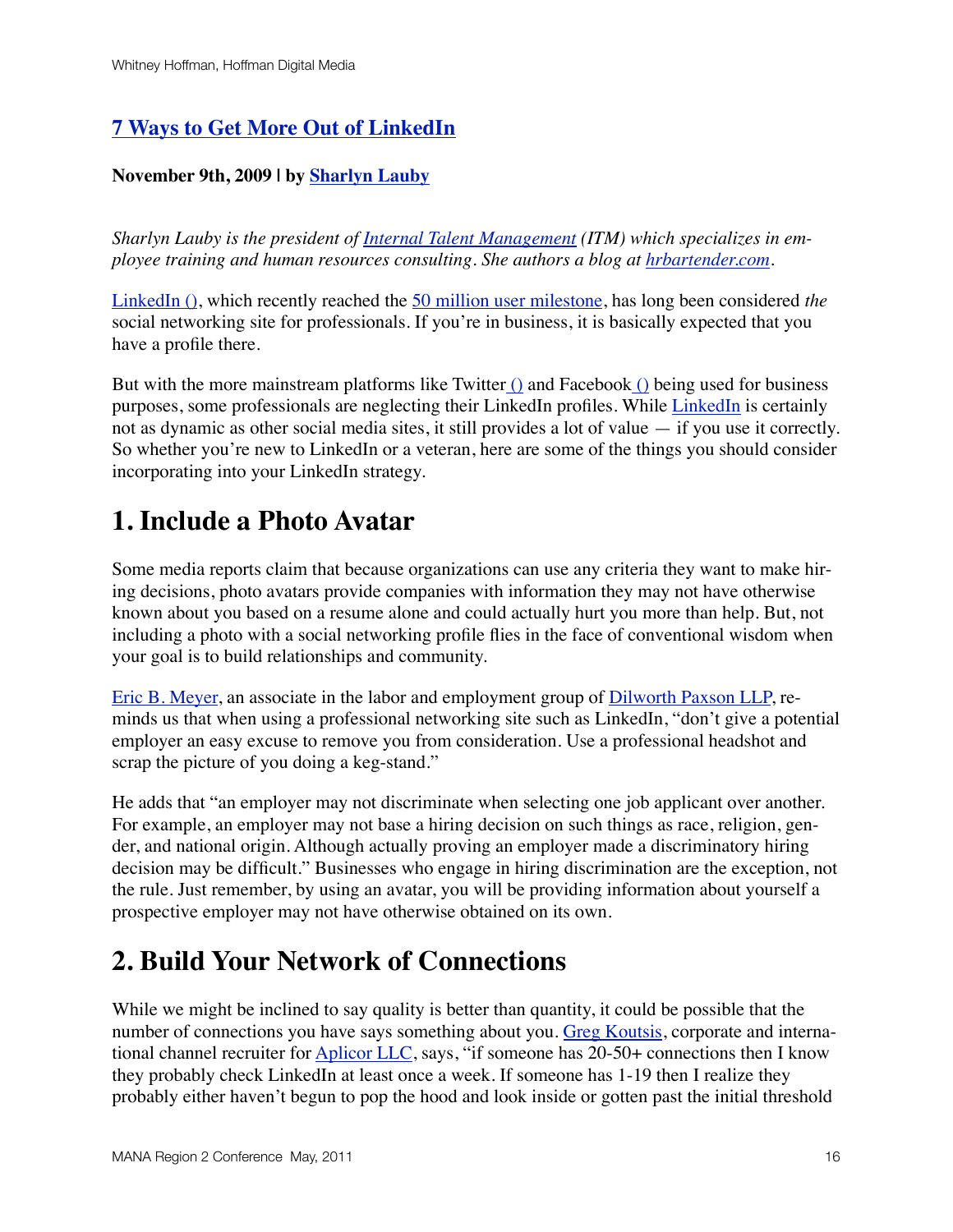of their friends, family and past colleagues. They might be a great prospect for me to reach out to but this might not be the best use of my time. This combined with the profile they have listed lets me realize quickly if I am wasting my time with someone who has no interest or trust in LinkedIn."

So you might say to yourself, if small numbers in the connection department signal you're a novice, do large numbers mean you'll connect with just about anyone? Koutsis says not necessarily. "I do not believe there's a maximum number of connections that makes someone look like they will just connect with anyone. LinkedIn only shows 500 then adds the  $+$  sign after the 500 so you never really do know how many more than 500 connections someone has until you connect with them."

### **3. Use Status Updates to Your Advantage**

Once you complete your profile, there aren't a lot of places to make regular updates in LinkedIn. The one space where you can keep your connections informed is the status updates section.

Lori Burke, director of human resources at [Neighborhood America,](http://www.neighborhoodamerica.com/) explains that updates are not only an interesting read, but very valuable. "I've found new networking groups I may not have thought about [via status updates]. Additionally, it allows me to learn what others are involved with or in, who they may be connected to, etc. In total, it widens the scope of knowledge for me."

### **4. Seek Meaningful Recommendations**

A terrific feature of LinkedIn is the ability to provide recommendations. This is a place for your connections to comment about your work. Recommendations can be thought of as beefed up thank you cards. Instead of telling one person how you feel, you're telling the world that person does good work.

It's important to get good solid recommendations and Meyer offers some thoughts on how to do that. First, "think about who knows you best. It could be a co-worker or manager. It could also be a client or customer for whom you just did an incredible job on a huge project. If you seek a recommendation from a client or customer, be polite and remember to thank the person who gives you the recommendation."

Then, "If you are going to seek a recommendation from a co-worker or manager, keep a few things in mind. Many employers have written policies against giving out anything other than neutral job references to current and former employees. These policies generally focus on giving recommendations, as opposed to seeking them. Still, as a courtesy to the person in your company from whom you seek a recommendation, just be sensitive to your company's neutral reference policy."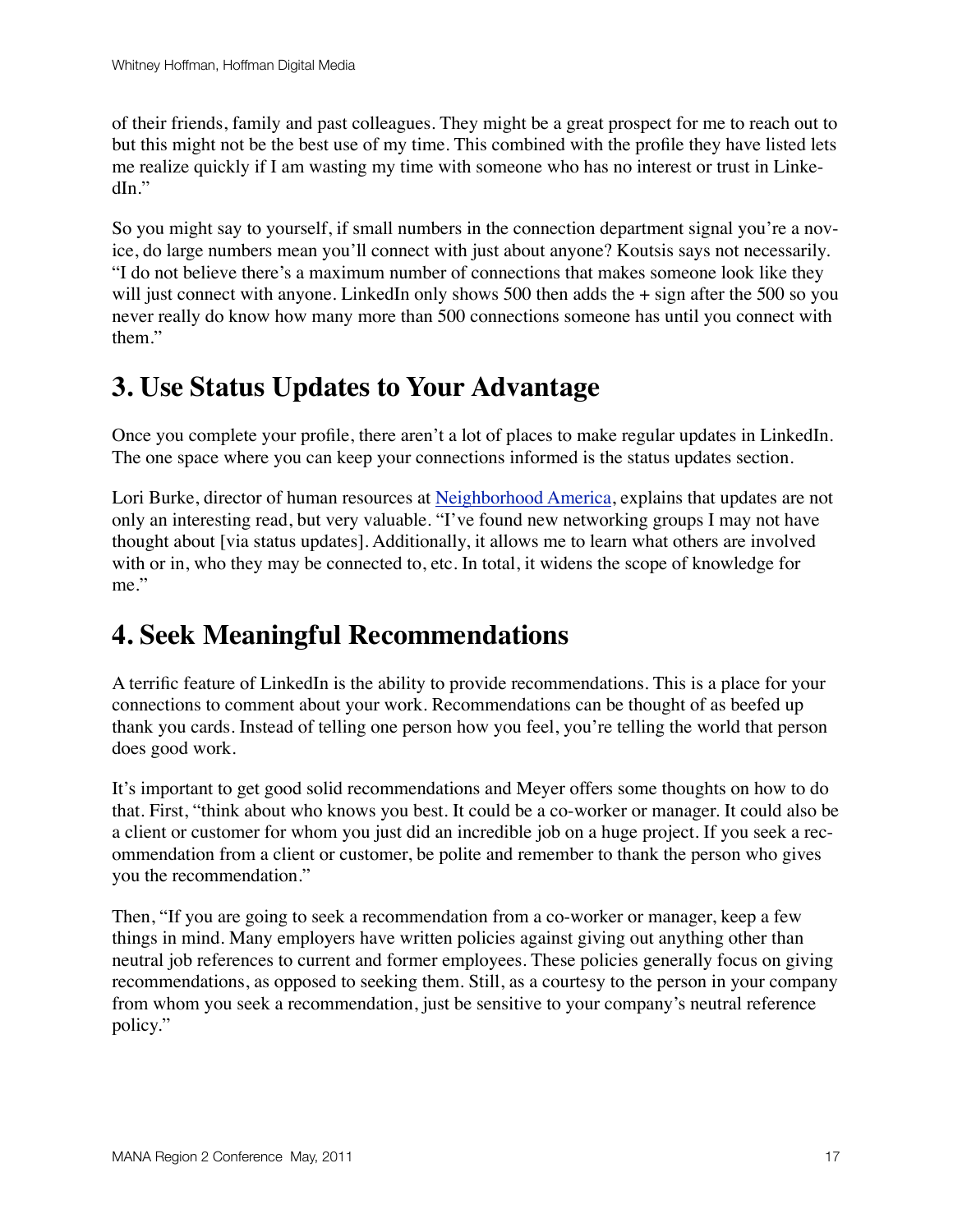### **5. Optimize Your Profile**

Your LinkedIn profile should not just be an online version of your resume, optimizing for search engines is key. The format of your LinkedIn profile might depend on whether you are currently employed and whether or not you are seeking new opportunities, says Koutsis. "If you are looking for a new position then you might want your profile to look more like a resume, but maybe not so much if I am currently employed."

Burke doesn't mind if the full content of the resume is on the profile as it can be helpful when searching for candidates. However, it is a bonus "when I find networkers who have added more content than you might find in a resume, such as a link to their portfolio."

When filling out your profile, you should think about your goals for the type of networking you hope to get done. Also, since LinkedIn has the ability to search any word in the content, both Burke and Koutsis suggest listing all relevant keywords at the bottom of your profile if you want to be found easier.

### **6. Use Groups to Expand Your Reach**

Groups are a beneficial networking tool and a great way to [expand your network](http://mashable.com/2009/03/20/linkedin-groups-marketing-features/). Koutsis says that he doesn't look at what groups a person belongs to when he's searching for candidates but he does find potential resources using the groups function.

However, Meyer reminds us it's possible to be viewed in a negative light based upon group membership. "For some time now, many employers are going beyond simply running a criminal background check in order to vet job applicants. Employers may be Googling candidates, checking out their public postings on Facebook, reviewing tweets on Twitter, and scrutinizing LinkedIn profiles. In a down economy  $-$  as in any economy, really  $-$  employers want to fill job openings with the best possible candidates."

Today's rule of thumb should be that anything you post in an online profile may as well be listed on your resume or bio. If you belong to a LinkedIn group that is inconsistent with the business image you wish to portray, then that could be a challenge for you. Meyer shared with me the example of belonging to a group called "The Deer Hunters" while applying for a position with an animal rights group (let's just say, good luck with that).

### **7. Consider Whether to Link Your Profiles**

Burke believes that accounts should be kept separate. "I believe that this strategy allows me to keep my professional personae separate from my personal. Case in point was the one time I posted a social media article to both applications. My Facebook family and friends found the information of little value to them and I believe the same may be true in reverse. However, I will post general information about me (i.e., speaking engagements) with both networks. In essence, it depends on the content," she says.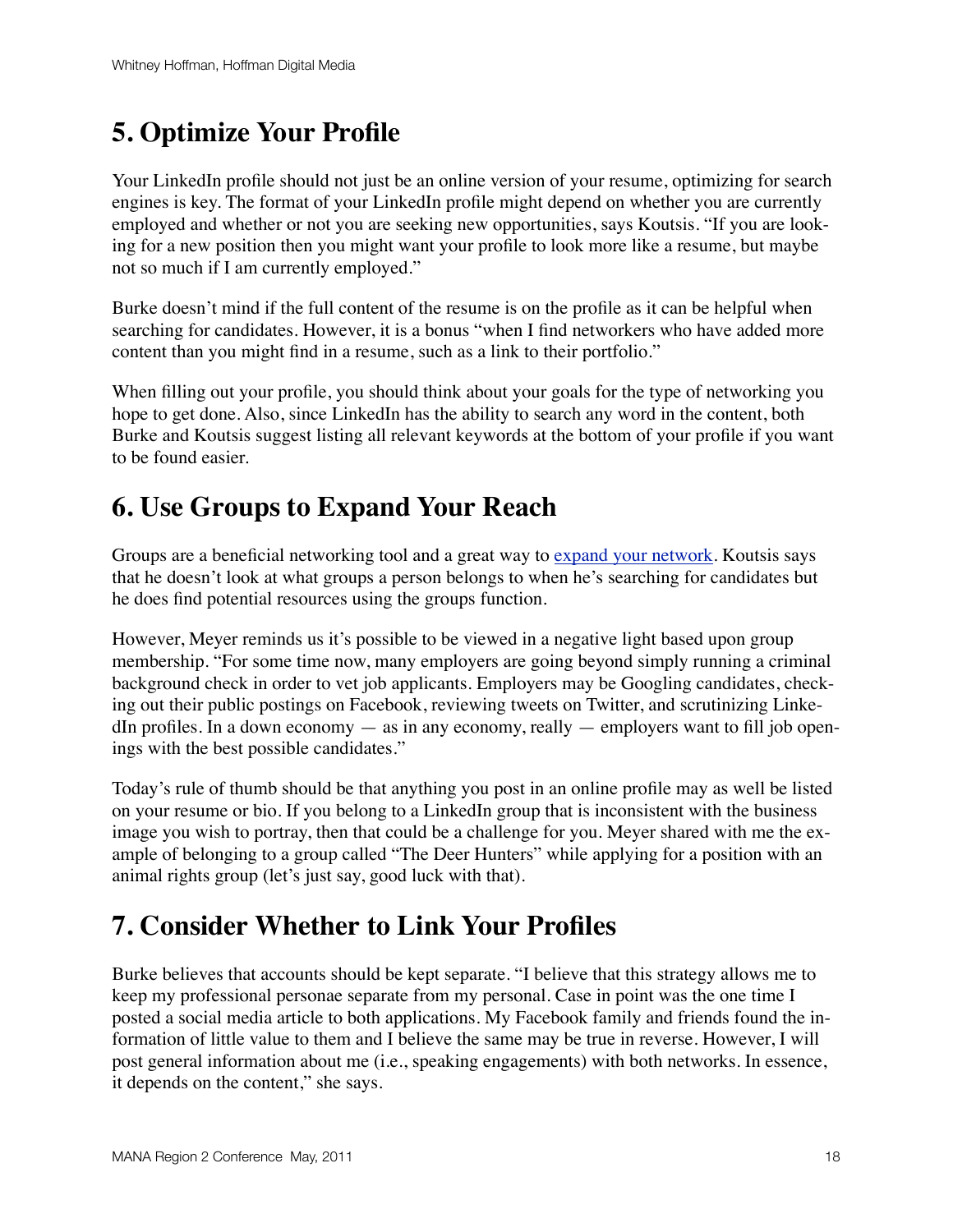On the other hand, [Lance Haun,](http://twitter.com/thelance) vice president of outreach at [MeritBuilder,](http://www.meritbuilder.com/) explains that LinkedIn is "a snapshot of your life at the time you updated your profile so including Twitter, Facebook, or a blog helps to add living context to your profile." With the lines between work and life being blurred, posting something business related at 1:00 PM and a picture of a cat at 1:00 AM helps "bring the picture of a person together completely."

In the end, Koutsis asks, "if people see no reason after viewing your profile to connect with you, then why did you reach out to them in the first place?" The most important thing we can do is create a complete and compelling profile. Because the bottom line is the value proposition you propose when you try to connect with someone on LinkedIn.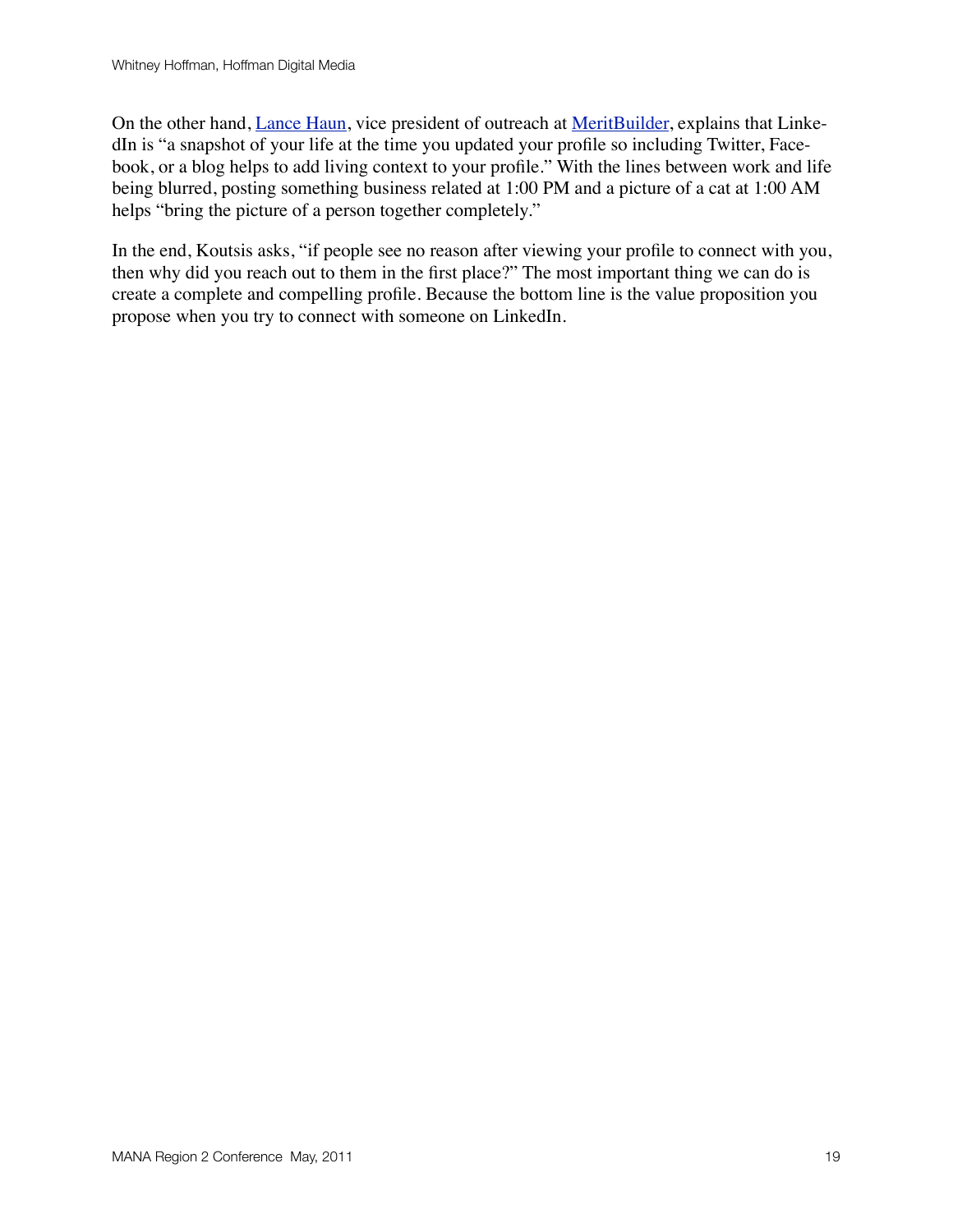## Appendix, References and Further Resources

#### **Mayo Clinic Center for Social Media**

<http://socialmedia.mayoclinic.org/tag/center-for-social-media/>

**Health is Social Blog** <http://healthissocial.com/healthcare-social-media/hospitals-can-block-facebook-but-not-the-21st-century/>

**(e)merge Helping Medical Practices Grow blog** <http://emergewithus.com/2009/10/sorting-out-the-confusion-of-social-media-and-hipaa-regulations/>

### **Care Networks Social Media Strategy and Solutions website** <http://www.carenetworks.com/social-media-and-hipaa-what-you-need-to-know>

**MedPage Today's Kevin MD's Blog**

<http://www.kevinmd.com/blog/2010/06/facebook-friends-patients-violate-hipaa-privacy-laws.html>

**New England Journal of Medicine- Practicing in the Age of Facebook** <http://www.nejm.org/doi/full/10.1056/NEJMp0901277>

### **Additional Resources and References**

Pew Internet and American Life Project Research<http://www.pewinternet.org/Data-Tools/Get-The-Latest-Statistics.aspx>

Group Participation and technology- Pew Research: <http://www.pewinternet.org/Infographics/2011/Social-Side-of-the-Internet.aspx>

Web Analytics 2.0- Avinash Kaushik [http://www.webanalytics20.com/a](http://www.webanalytics20.com/)nd his blog, Occam's Razor <http://www.kaushik.net/avinash/>

Go To Web 2.0 <http://www.go2web20.net>

Mashable.com <http://www.mashable.com> and its various social media guidebooks

<http://www.EnterpriseSocialTechnology.com>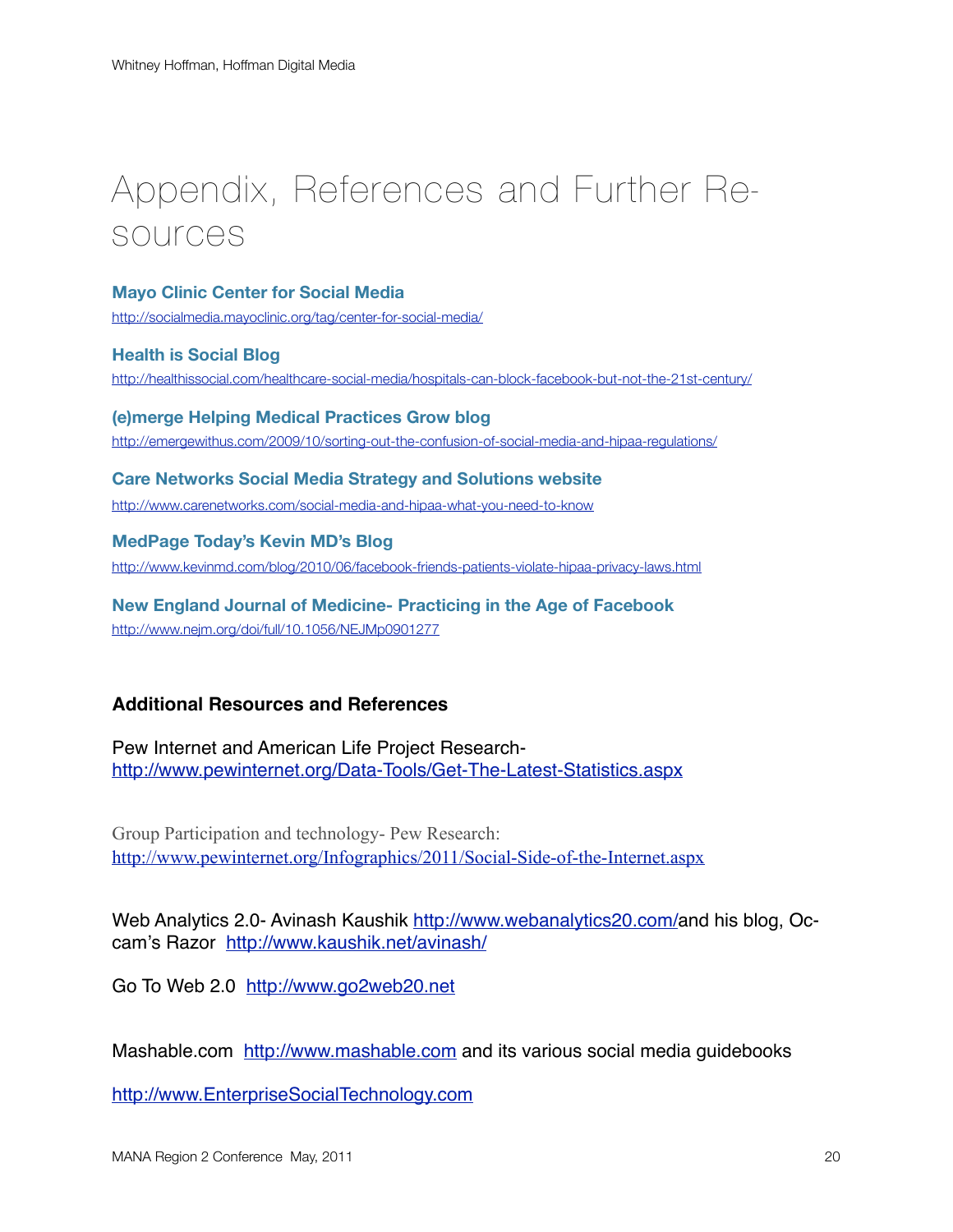<Http://www.socialtwist.com>

IntersectionConsulting.com Silicon Valley Insider Wired Magazine Fast Company Magazine

Chapman, CC and Handley, A. Content Rules: How to create killer blogs, podcasts, videos, ebooks and webinars that engage customers and ignite your business" Wiley and Sons, 2010.

Brogan, Chris and Smith, Julien. Trust Agents, Wiley, 2009.

Joel, Mitch. Six Pixels of Separation. Hatchet, 2009.

Heath, D, & Heath, C. Made to Stick - Why some ideas survive and others die. Random House, 2007.

Harvard Business Review, McKinsey Quarterly (online resources)

Living Social Groupon Foursquare.com

#### **Statistics from:**

Quantcast<http://www.quantcast.com> Compete.com <http://www.compete.com> Alexa<http://www.alexa.com>

The Neilsen Company

**Paid Social Media Monitoring tools:** Radian 6 Flowtown

### **Tools for Your Business**

#### **Social Media ROI Calculator**

<http://www.dragonsearchmarketing.com/online-marketing-strategy/social-media-marketing/social-media-roi-calculator>

#### **Social Media Guide for Small Business**

Blog post with tons of links from Mashable, one of the most influential tech blogs. This is a treasure trove of information.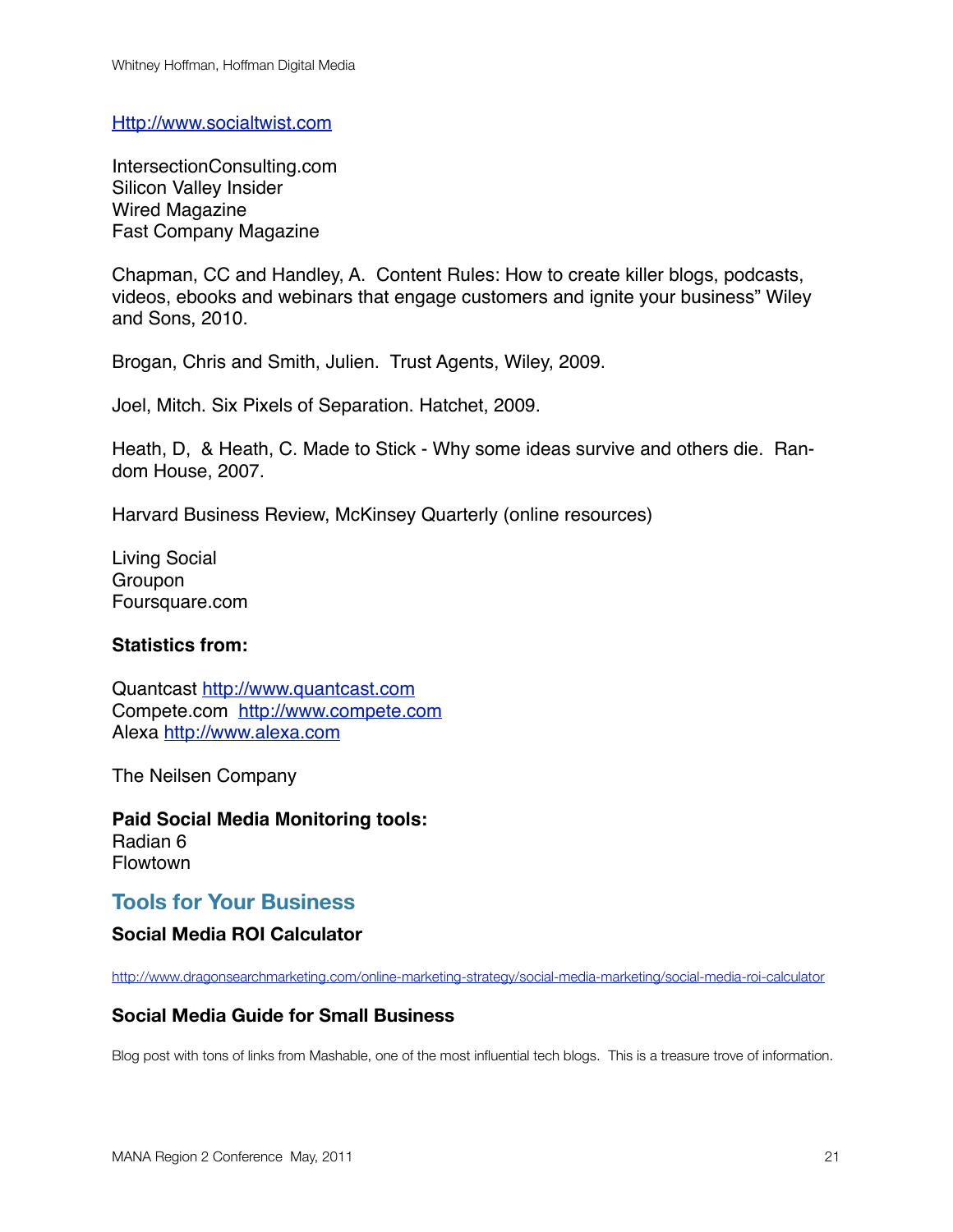[http://mashable.com/2009/12/04/small-business-guide/](http://mashable.com/2009/12/04/small-business-guide/utm_source=feedburner&utm_medium=feed&utm_campaign=Feed%3A+Mashable+%28Mashable%29&utm_content=Google+Feedfetcher) [utm\\_source=feedburner&utm\\_medium=feed&utm\\_campaign=Feed%3A+Mashable+%28Mashable](http://mashable.com/2009/12/04/small-business-guide/utm_source=feedburner&utm_medium=feed&utm_campaign=Feed%3A+Mashable+%28Mashable%29&utm_content=Google+Feedfetcher) [%29&utm\\_content=Google+Feedfetcher](http://mashable.com/2009/12/04/small-business-guide/utm_source=feedburner&utm_medium=feed&utm_campaign=Feed%3A+Mashable+%28Mashable%29&utm_content=Google+Feedfetcher)

#### **Delicious**

A "social" bookmarking site where you can bookmark web pages, blog posts and more, for your use and share out with friends and collegues. Since the bookmarks are online, you can access them from any webenabled computer, and are no longer harnessed to your personal web browser/computer. This makes it easy to share information with others, as well as see what they're up to. Accounts are free.

#### <http://delicious.com>

Whitney's bookmarks: <http://delicious.com/whitneyhoffman>

### **HARO - Help a Reporter Out**

Ever want to know why a reporter decided to use one person over another for an interview or piece in the magazine? Sometimes reporters just need a source, and this website, Help a reporter Out, sends requests from reporters seeking sources every day. Can you help them out? There are rules to this- pitches must be relevant and on topic or you will not be allowed to pitch in the future. This can lead to excellent press- Whitney was quoted in an article in the Sunday New York Times Magazine by a lead and pitch through HARO.

#### <http://www.helpareporter.com>/

### **Google Local**

Make sure you optimize your local listing in Google!

#### <http://www.google.com/local/>

#### **Competitive Intelligence**

- [www.Compete.com](http://www.Compete.com) or [www.quantcast.com-](http://www.quantcast.com-) check a website's traffic and compare it to your own

-Google alerts, keyword tools- see what the web is saying about your competition -Google

-also check out free SEO tools from [www.seomoz.com](http://www.seomoz.com) and [www.hubspot.com](http://www.hubspot.com) <http://news.cnet.com/newbies-guide-to-twitter/>

**Desktop and Mobile Applications:**

Seesmic

**Tweetdeck** 

Hootsuite

5 Desktop Twitter apps: [http://download.cnet.com/2797-2152\\_4-263.html?tag=mncol;txt](http://download.cnet.com/2797-2152_4-263.html?tag=mncol;txt)

Also explore apps through OneForty :<http://oneforty.com/>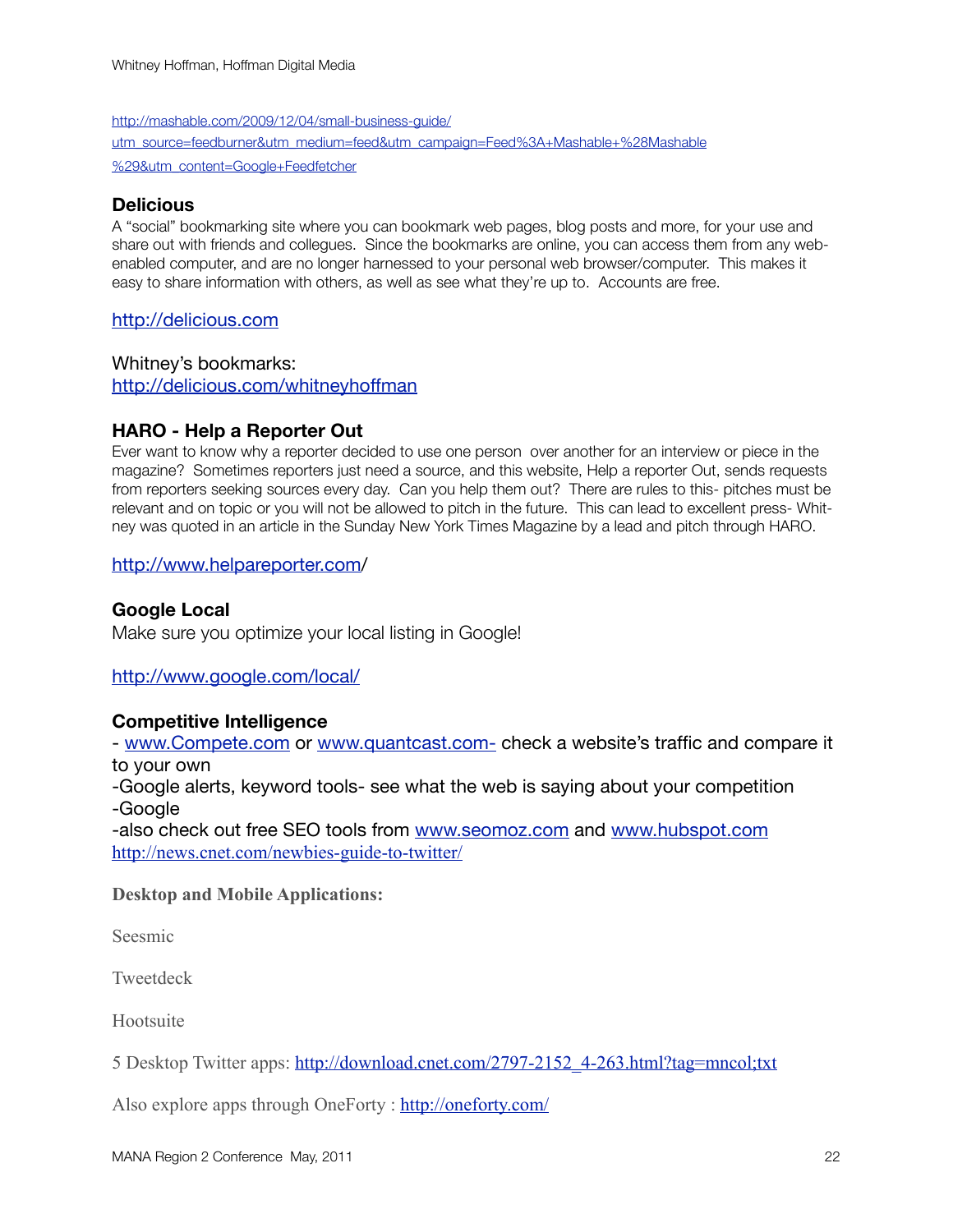### **Facebook**

**Guides:**

### **<http://mashable.com/guidebook/facebook/>**

<http://news.cnet.com/newbies-guide-to-facebook/>

<http://www.socialmediaexaminer.com/facebook-101-business-guide/>

#### **Desktop and Mobile Applications:**

Seesmic

Tweetdeck

Hootsuite

20 Facebook Desktop Apps to try: [http://news.cnet.com/8301-17939\\_109-10197457-2.html](http://news.cnet.com/8301-17939_109-10197457-2.html)

### **Twitter**

**Guides:**

<http://mashable.com/guidebook/twitter/>

<http://business.twitter.com/twitter101/>

### **LinkedIn**

Guides:

<http://learn.linkedin.com/new-users/>

<http://www.centernetworks.com/linkedin>

<http://www.interactiveinsightsgroup.com/blog1/linkedin-superguidetutorials-tips-and-tool/>